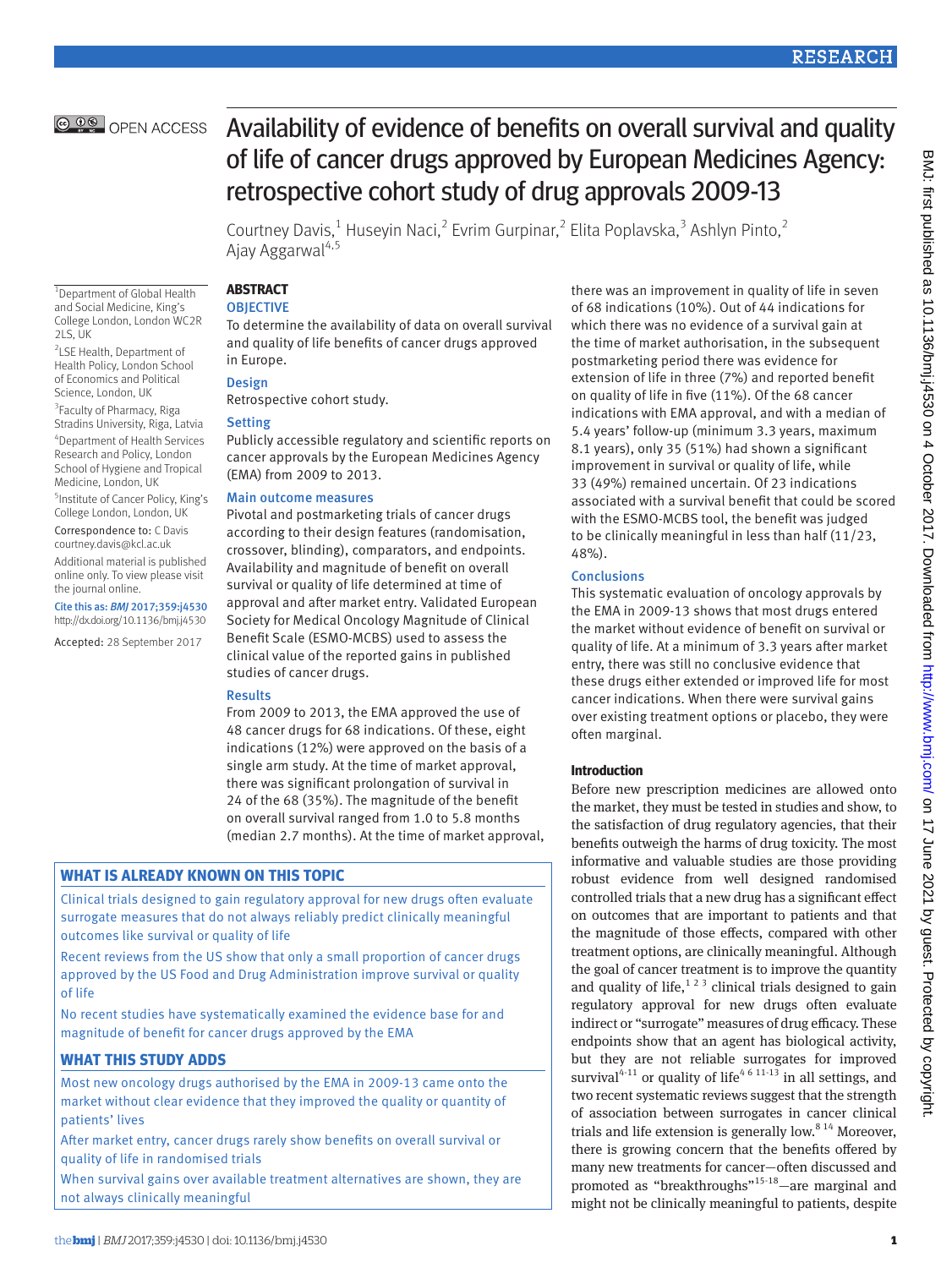rapidly escalating costs.<sup>19-23</sup> Consequently, there have been calls to raise the evidence bar for market authorisation of new cancer drugs.15 21 23-26

No recent studies have systematically examined the evidence base and magnitude of benefit for cancer drugs approved by the European Medicines Agency  $(EMA).^{27-29}$  Available data from the US show that only a small proportion of cancer treatments approved by the US Food and Drug Administration (FDA) unequivocally show benefits on survival or quality of life.<sup>30</sup> The applicability of this evidence to the European context, however, is not clear. Recent FDA-EMA comparisons show differences in regulatory decisions, route of approval, and availability of cancer drugs that could have important implications for clinical practice and patient safety. $31-35$  In particular, regulatory provisions for expediting drug development and approval differ between the US and the EU,<sup>32</sup> with EU regulation being more restrictive in scope.<sup>36</sup> This could lead to divergent outcomes between the two regions.

The proportion of cancer drugs approved by the EMA without any demonstrable benefits on survival or quality of life is not known. In addition, whether treatments approved without evidence of benefit on survival are subsequently shown to improve survival or quality of life in postmarketing studies has not been characterised.

We sought to systematically evaluate the evidence base for all new drugs and new indications for the treatment of solid tumours and haematological malignancies approved by the EMA in the five year period 2009-13. We determined the proportion of drugs with demonstrable benefit on survival or quality of life over available treatment options or placebo, both at time of approval and in the postmarketing period. In addition, we used a validated scale to evaluate the magnitude of benefit of drugs in our sample showing a significant improvement on survival in the treatment of solid cancers.

#### **Methods**

#### Cohort of cancer drugs approved by EMA 2009-13

We searched the publicly available EMA database of European Public Assessment Reports using L01-04 ATC codes to identify "antineoplastic and immunomodulating" agents for solid tumours and haematological malignancies authorised from 1 January 2009 to 31 December 2013. Consistent with previous research,<sup>30</sup> our study period ended in 2013, which allowed adequate time for the completion of randomised trials in the postmarketing period. We excluded paediatric indications, indications for the treatment of benign tumours, supportive treatments, and generic products (fig A in appendix). Authorised indications for each drug were identified by searching the EPAR document "Procedural steps taken and scientific information after authorisation."

We distinguished between different types of regulatory approval. A "first marketing authorisation" indicates that the drug is a new active substance, approved onto the EU market for the first time. An "extension" to a marketing authorisation is when a marketed drug is approved for use in a new patient population, new combination, new line of treatment, or new type of cancer. By law, a "regular marketing authorisation" should be based on comprehensive evidence of quality, safety, and efficacy. "Conditional marketing authorisations" can be granted for drugs intended to treat patients with seriously debilitating or life threatening diseases and are expected to fulfil an unmet medical need. Conditional approvals are granted on the basis of less comprehensive data than required for a regular marketing authorisation, and companies are required to generate additional evidence in the postmarketing period.<sup>36</sup> "Orphan drug" designation is granted for the treatment of rare cancers. We also categorised indications according to cancer site and stage of disease (specifically whether treatments were to be used in a curative or non-curative setting).

#### Data sources and search strategies

To determine the availability of evidence on overall survival and quality of life gains at time of market approval for the drugs in our cohort, we manually searched the EMA website to identify the relevant European Public Assessment Reports (EPARs). EPARs are official regulatory documents in the public domain that summarise the evidence base for a new drug or new indication and provide a justification for the EMA's decision to grant a marketing authorisation or extension to the marketing authorisation. Clinical trial data supporting approval of each of the unique indications were retrieved from the EPARs. We included only data from those studies identified by the EMA as the main, or "pivotal," studies supporting approval.

To determine whether drugs that did not show any survival gain at the time of approval were subsequently confirmed to improve survival or quality of life in the postmarketing period, we searched PubMed for randomised controlled trials reporting these outcomes for the relevant indications. Our search strategy included the drug name, approved indication, and search terms for the endpoints of interest (overall survival or quality of life or QoL or HRQoL) (fig B in appendix). We identified randomised controlled trials using the Cochrane Collaboration sensitivity and precision maximising search strategy for identifying randomised trials.<sup>37</sup> When possible, we cross checked search results against the European Clinical Trials Database (EudraCT) and the US National Library of Medicine database of clinical trials (ClinicalTrials. gov). Our latest search was on 31 March 2017, which allowed for at least 3.3 years for the completion and publication of clinical studies in the postmarketing period (median 5.4 years, maximum 8.1 years).

For those drugs associated with an overall survival gain at the time of approval or in the postmarketing period, we used the European Society for Medical Oncology's (ESMO) Magnitude of Clinical Benefit Scale (ESMO-MCBS) to assess the clinical value of these gains as reported in published studies. $38$ The ESMO-MCBS scale is a tool for evaluating the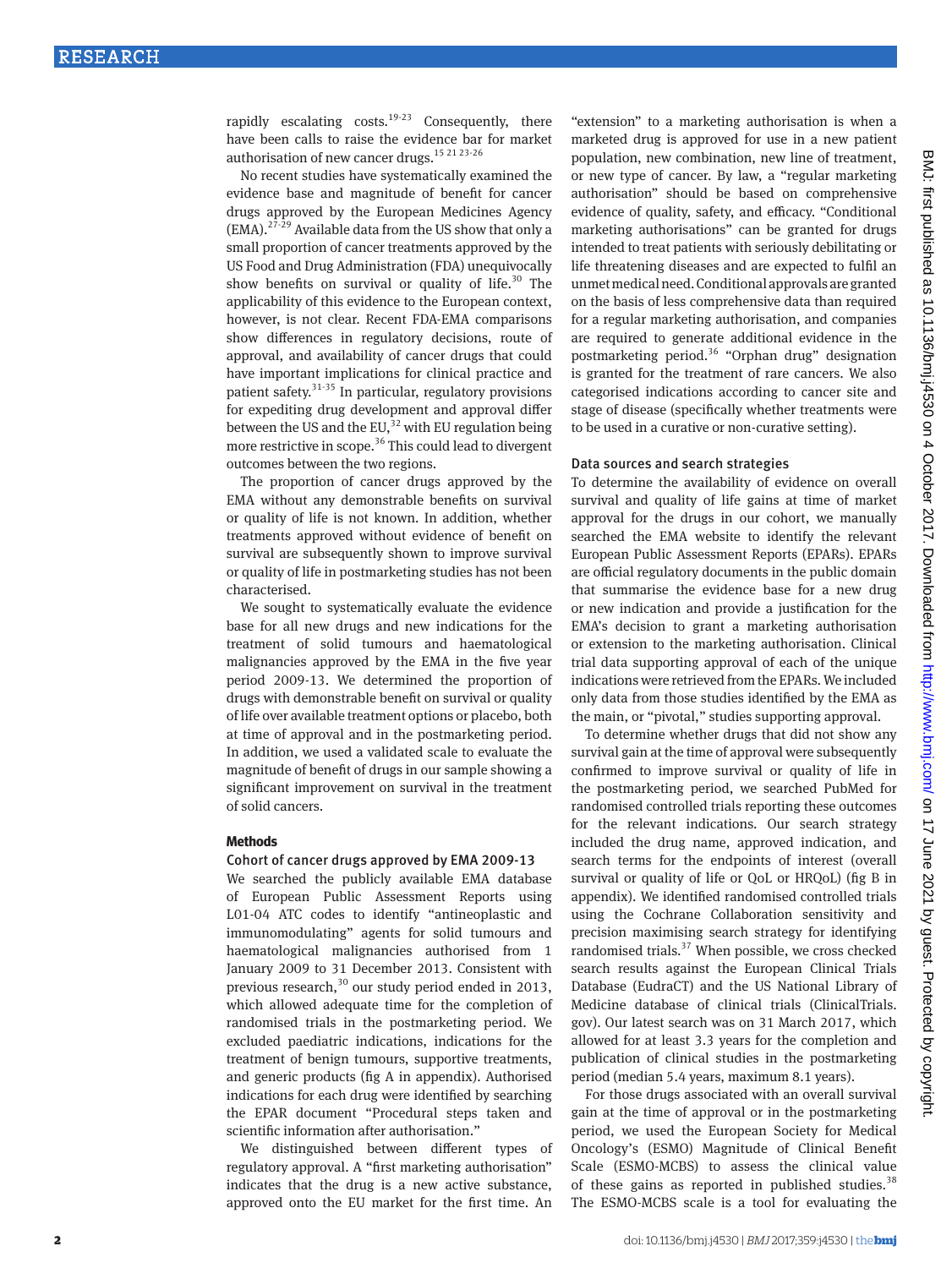clinical benefit of new treatments for solid tumours to facilitate the presentation of clear and unbiased statements regarding the relative clinical benefit of new treatments.

## Data extraction, outcome variables, and data analysis

Three investigators (AP, EP, and EG) independently extracted data on and descriptively analysed the following trial features: characteristics of the participant population, study design (randomisation, crossover from experimental to control group, and blinding of investigators and participants), experimental and control groups, enrolment, primary and secondary endpoints, magnitude of benefit on survival and quality of life, and narrative interpretation of the findings. We classified comparators as active (in trials comparing drugs A versus B), add on (in trials comparing drugs A+B versus B alone), placebo, or none. Investigators cross checked each other's data extraction. Difficulties or disagreements in interpretation were resolved by discussion and consensus among the three lead investigators (CD, HN, and AA). All data were also checked by the principal investigator (CD).

We judged that a drug had shown a survival benefit in its approved indication if, as reported in the EPAR or study publication, overall survival was the primary or secondary endpoint in a randomised controlled trial, and the difference in survival between the experimental and control arms was significant according to a prespecified statistical analysis. If an analysis was described as "exploratory" we considered it to be a post hoc analysis. Post hoc analyses (in which the hypotheses being tested were not specified before examination of the data) were accepted if the EMA specifically determined that these analyses provided evidence of a survival benefit. If a published study reporting results of a pivotal trial conflicted with the EMA's assessment or other information contained in an EPAR, we made a determination consistent with the EPAR, unless the published study reported an updated analysis.

We considered that a drug had shown a benefit on quality of life in its approved indication when a significant difference was reported for an item or subscale derived from a validated quality of life instrument, even in the absence of a significant benefit with respect to the global score.

#### Determination of ESMO-MCBS score

Our scoring was limited to drugs for solid tumours as the ESMO scales are not intended for evaluation of drugs to treat haematological malignancies.<sup>38</sup> Two investigators (AA and CD) independently graded individual trials based on published papers that reported a significant difference in overall survival (as a prespecified primary or secondary study endpoint) using the most recent version of the ESMO-MCBS evaluation forms.<sup>39</sup> There was complete agreement between the two investigators in the scoring. As per the established ESMO methods,

each score was assigned based on the magnitude of the absolute survival gain and the lower limit of the 95% confidence interval of the hazard ratio, and only significant changes in toxicity or quality of life parameters were used to modify the grades. Only scores of A or B (for treatments of curative intent), or 5 or 4 (for treatments used in the non-curative/palliative setting) are defined as clinically meaningful according to the ESMO framework.

#### Patient involvement

No patients were involved in setting the research question or the outcome measures, nor were they involved in developing plans for design or implementation of the study. No patients were asked to advise on interpretation or writing up of results. There are no plans to disseminate the results of the research to study participants or the relevant patient community.

#### **Results**

From 2009 to 2013, the EMA approved use of 48 oncology drugs in 68 indications. Of the authorised indications for use, 33 were first marketing authorisations and 35 were extensions (see methods for definitions) Table 1and table A in the appendix show the approved indication and the date and type of market authorisation for each agent. Some 58 uses were granted a regular marketing authorisation, of which seven were designated as orphan drugs. Ten uses were granted conditional marketing authorisation (including four designated as orphan drugs). In total, 11/68 (16%) uses received orphan designation. Approval for one (bevacizumab in combination with docetaxel for the treatment of metastatic breast cancer) was subsequently withdrawn.<sup>40</sup>

Seventeen drugs were approved for treatment of haematological malignancies and 51 for treatment of solid tumours. Of these 51, 12 (24%) were for breast cancer, seven (14%) for lung cancer, five for bowel cancer, and five (10%) for prostate cancer. Of the 17 drugs approved for treatment of haematological malignancies, four (24%) were for chronic myeloid leukaemia, three (18%) for multiple myeloma, and three (18%) for chronic lymphocytic leukaemia. Most drugs (61/68, 90%) were approved for use in a noncurative setting (table 1).

#### Characteristics of pivotal studies

Overall, 72 clinical trials supported the approval of 68 novel drug uses. Only 18 of the 68 (26%) were supported by a pivotal study powered to evaluate overall survival as the primary outcome (table 2 and table B in appendix). Survival was evaluated as the primary study endpoint in none of the 10 conditionally authorised uses and in only one of the 11 (9%) with an orphan designation. Overall survival was evaluated as a primary study endpoint in less than a third (18/58, 31%) of all drug indications granted regular marketing authorisation.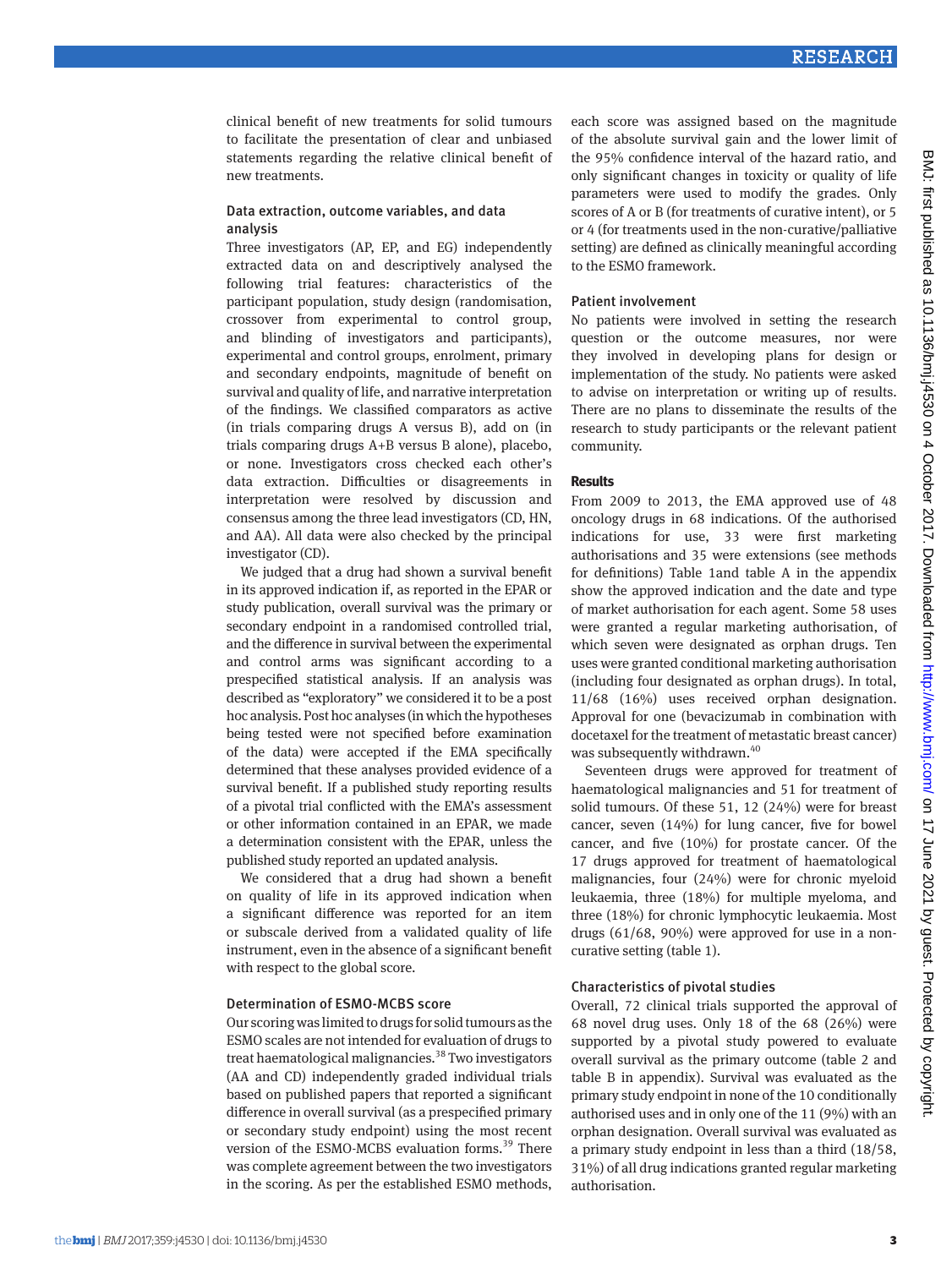Table 1 | Characteristics of approvals of cancer drug, 2009-13. Figures are numbers (percentage) of indications

| Characteristics                           | Solid tumours (n=51) | Haematological<br>tumours $(n=17)$ |
|-------------------------------------------|----------------------|------------------------------------|
| Type of marketing authorisation:          |                      |                                    |
| First marketing authorisation             | 24(47)               | 9(53)                              |
| Extension                                 | 27(53)               | 8(47)                              |
| Pathway of first marketing authorisation: |                      |                                    |
| Regular approval                          | 19(79)               | 4(44)                              |
| Conditional approval                      | 5(21)                | 5(56)                              |
| Orphan designation                        | 3(6)                 | 8(47)                              |
| Intent of treatment:                      |                      |                                    |
| Curative                                  | 6(12)                | 1(6)                               |
| Non-curative                              | 45 (88)              | 16 (94)                            |

The remaining drug indications were supported by trials that evaluated a surrogate measure as the primary study outcome (table 2 and table B in appendix). This included progression-free survival for 31 (46%); response rate (including cytogenetic, haematological, and molecular response rates for haematological indications) for 11 (16%); disease-free survival for four  $(6%)$ ; with time to progression, event-free survival, relapse-free survival, and testosterone concentrations accounting for the remainder (4/68, 6%).

Just over half (37/68, 54%) of all drug indications had a supporting pivotal trial evaluating quality of life, but results were reported for only 35. None of the pivotal trials assessed quality of life as a primary endpoint (table 2).

Of 68 drug indications, 60 (88%) were supported by at least one randomised controlled trial, while eight of 68 (12%) were approved solely on the basis of a single arm study (6/10 indications granted a conditional marketing authorisation and 2/58 granted a regular marketing authorisation) (table 2 and table B in appendix). Most (6/8, 75%) authorised uses supported by uncontrolled studies were also orphan designations. On the other hand, more than half of the orphan drugs in our cohort (7/11, 64%) were approved on the basis of a randomised trial.

## Availability of evidence on overall survival and quality of life at time of market authorisation

At time of market approval, according to the EPARs, there was significant prolongation of survival in just

Table 2 | Characteristics of pivotal trials of cancer drugs. Figures are numbers (percentage) unless stated otherwise

| Characteristics                 | Solid tumours (n=54) | Haematological<br>tumours $(n=18)$ |  |
|---------------------------------|----------------------|------------------------------------|--|
| Pivotal trial design:           |                      |                                    |  |
| Randomised trial                | 52 (96)              | 13(72)                             |  |
| Single arm trial                | 2(4)                 | 5(28)                              |  |
| Comparator:                     |                      |                                    |  |
| Active                          | 15(28)               | 9(50)                              |  |
| Placebo                         | 25(46)               | 0(0)                               |  |
| Add on                          | 12(22)               | 4(22)                              |  |
| None                            | 2(4)                 | 5(28)                              |  |
| OS as primary endpoint          | 18 (33)              | 1(6)                               |  |
| OS or QoL as secondary endpoint | 47 (87)              | 17 (94)                            |  |
| Median (range) sample size      | 696 (96-3222)        | 484 (58-1018)                      |  |

OS=overall survival; QoL=quality of life.

over a third (24/68, 35%) of all drug indications (including 3/17 drugs to treat haematological malignancies and 21/51 drugs to treat solid tumours). There were gains in survival for seven compared with an active comparator, eight compared with placebo, one compared with best supportive care, and eight as add on treatment. The magnitude of the overall survival benefit ranged from 1.0 to 5.8 months (median 2.7 months) (fig 1). For the 44 (65%) remaining drug indications, there was no conclusive evidence at time of market authorisation that the drugs offered survival benefits, either as add on treatment or compared with placebo or existing treatment options in their authorised use.

## Availability of evidence on overall survival and quality of life in postmarketing period

Of the 44 drug indications that did not show a survival benefit at time of approval, and with a median of 5.4 years' follow-up (minimum of 3.3 years and maximum of 8.1 years), three (7%) were subsequently shown to extend life after market entry and five (11%) were associated with some improvements in quality of life (fig 2).

For all three drug indications with a reported survival gain in the postmarketing period, evidence came from updated analyses of the pivotal studies supporting initial marketing authorisation, and all had been granted regular marketing approval. None of the 10 drugs granted conditional marketing authorisation were subsequently shown to improve quantity or quality of life. One of 68 authorised uses judged by the EMA to extend life at time of market authorisation failed to show such a benefit on longer follow-up according to the published report. $41$  Thus, with a minimum 3.3 years' follow-up, in 26 of the 68 (38%) authorised drug indications there was a survival gain (including three of the seven drugs approved for use in a curative setting).

For the five drug indications with a reported improvement in quality of life, evidence came from new studies in the same indicated population with the exception of nilotinib, for which a published paper<sup>42</sup> reporting the pivotal study described quality of life gains not reported in the EPAR. Box 2 lists those drugs not shown to extend life, but which were associated with a quality of life benefit with a median of 5.4 years' follow-up.

## Proportion of EMA oncology approvals meeting ESMO threshold for clinically meaningful survival benefit

Table 3 shows the ESMO-MCBS scores for all the drugs to treat solid tumours that showed benefit on overall survival by the time of our study cut off. After a median of 5.4 years' follow-up 26 drug indications were associated with a survival gain, but three of these were for haematological cancers, leaving a total of 23 to which the ESMO scale could be applied.

Of these 23 drugs, 11 (48%) reached the ESMO threshold for a meaningful survival benefit; eight out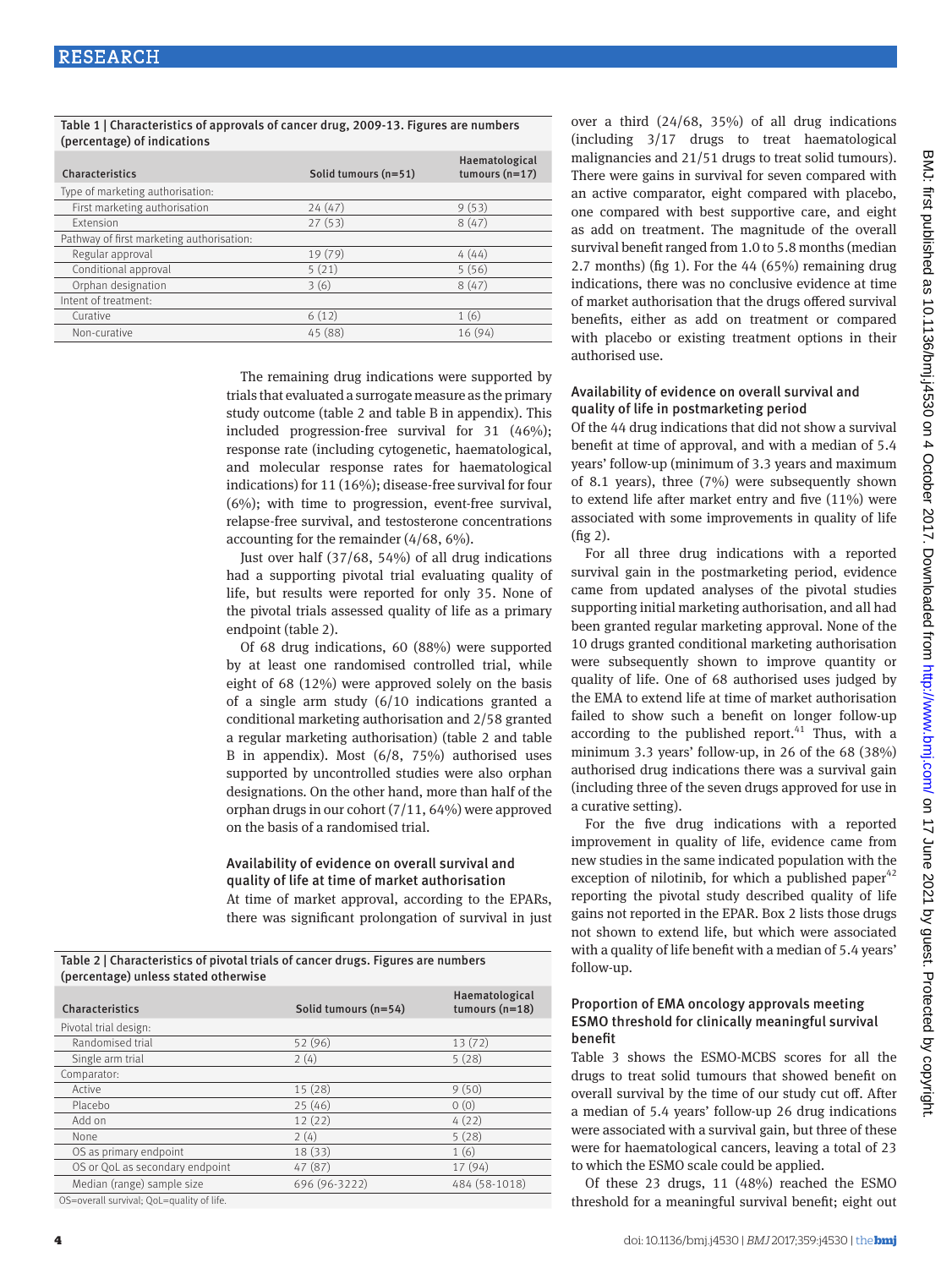Fig 1 | Magnitude of overall survival benefit at the time of EMA approval. Figure excludes seven indications for which median overall survival could not be estimated at time of marketing authorisation: mifamurtide for resectable nonmetastatic osteosarcoma after complete resection (+chemo); pertuzumab for 1st line HER2+mBC; pomalidomide for 3rd line (+dexamethasone) relapsed and refractory multiple myeloma; rituximab for 1st line CLL (+chemo); trastuzumab for HER2+ BC (+taxane) after adjuvant chemo; trastuzumab for HER2+BC (+adjuvant chemo); and trastuzumab for HER2+locally advanced BC (+neoadjuvant chemo and as monotherapy adjuvantly). Box 1 shows abbreviations used

| Agent            | Cancer site    | Indication                                                               | Intervention and control groups                                                          | benefit (months)<br>Median OS | Difference between<br>groups (months) | Hazard ratio<br>$(95%$ CI) |
|------------------|----------------|--------------------------------------------------------------------------|------------------------------------------------------------------------------------------|-------------------------------|---------------------------------------|----------------------------|
| Abiraterone      | Prostate       | After chemo mCRPC (+pred)                                                | Group 1: Abiraterone acetate + pred                                                      |                               |                                       | 0.74(0.64 to 0.86)         |
| acetate          |                |                                                                          | Group 2: PBO + pred                                                                      |                               |                                       |                            |
| Aflibercept      | Colorectal     | 2nd line mCRC (+FOLFIRI)                                                 | Group 1: Aflibercept followed by FOLFIRI                                                 |                               |                                       | 0.82(0.71 to 0.94)         |
|                  |                |                                                                          | Group 2: PBO followed by FOLFIR                                                          |                               |                                       |                            |
| Cabazitaxel      | Prostate       | Hormone refractory mPC (+pred)                                           | Group 1: Cabazitaxel + pred                                                              |                               |                                       | 0.70(0.59 to 0.83)         |
|                  |                | previously treated with docetaxel                                        | Group 2: Mitoxantrone + pred                                                             |                               |                                       |                            |
| Decitabine       | Haematological | 1st line AML in chemo ineligible adults aged ≥65                         | Group 2: Cytarabine and/or supportive care<br>Group 1: Decitabine and/or supportive care |                               |                                       | 0.82(0.68 to 0.99)         |
| Enzalutamide     | Prostate       | mCRPC previously treated with docetaxel                                  | Group 1:MDV3100 - enzlutamide                                                            |                               |                                       | 0.63(0.53 to 0.75)         |
|                  |                |                                                                          | Group 2: PBO                                                                             |                               |                                       |                            |
| Eribulin         | Breast         | 3rd line mBC                                                             | Group 1: Eribulin                                                                        |                               |                                       | 0.81(0.66 to 0.99)         |
|                  |                |                                                                          | Group 2: Physician's choice                                                              |                               |                                       |                            |
| Erlotinib        | Lung           | Maintenance therapy in mNSCLC                                            | Group 1: Platinum based chemo + erlotinib                                                |                               |                                       | 0.81(0.70 to 0.95)         |
|                  |                | (previously platinum based chemo)                                        | Group 2: Platinum based chemo + PBO                                                      |                               |                                       |                            |
| lpilimumab       | Haematological | 2nd line unresectable or metastatic melanoma                             | Group 1: Ipilimumab + gp 100                                                             |                               |                                       | 0.68(0.55 to 0.85)         |
|                  |                |                                                                          | Group $2:gp$ 100 + PBO                                                                   |                               |                                       | 0.66(0.51 to 0.87)         |
|                  |                |                                                                          | Group 3: Ipilimumab + PBO                                                                |                               |                                       |                            |
| lpilimumab       |                | Haematological 1st line unresectable or metastatic melanoma              | Group 1: Dacarbazine + ipilimumab                                                        |                               |                                       | 0.72(0.59 to 0.87)         |
|                  |                |                                                                          | Group 2: Dacarbazine + PBO                                                               |                               |                                       |                            |
| Lapatinib        | Breast         | HER2+ HR-mBC (+trastuzumab)                                              | Group 1: Lapatinib + trastuzumab                                                         |                               |                                       | 0.74(0.57 to 0.97)         |
|                  |                | Previous trastuzumab + chemo                                             | Group 2: Lapatinib                                                                       |                               |                                       |                            |
| Paclitaxel       | Pancreas       | 1st line (+gemcitabine) metastatic pancreatic adenoca                    | Group 1: Abraxane (paclitaxel) + gemcitabine                                             |                               |                                       | 0.72(0.62 to 0.84)         |
| (nab-paclitaxel) |                |                                                                          | Group 2: Gemcitabine                                                                     |                               |                                       |                            |
| Pemetrexed       | Lung           | Maintenance for mNSCLC (non-squam) after platinum                        | Group 1: Pemetrexed + BSC                                                                |                               |                                       | 0.79(0.65 to 0.95)         |
|                  |                | based doublet chemo (with gemcitabine or taxane)                         | Group 2: Placebo + BSC                                                                   |                               |                                       |                            |
| Regorafenib      | Colorectal     | mCRC either after previous therapy with or eligible for                  | Group 1: Regorafenib + BSC                                                               |                               |                                       | 0.79(0.66 to 0.93)         |
|                  |                | 5-FU based chemo or VEGFi or EGFRi therapy                               | Group $2$ : PBO + BSC                                                                    |                               |                                       |                            |
| Trastuzumab      | Stomach        | 1st line HER2+ mGC or mGOJ adenoca                                       | Group 1: Trastuzumab + (5-FU or capecatebine) and cisplatin                              |                               |                                       | 0.74(0.60 to 0.91)         |
|                  |                |                                                                          | Group 2: (5-FU or capecatebine) and cisplatin                                            |                               |                                       |                            |
| Trastuzumab      | Breast         | HER2+ unresectable or mBC after trastuzumab                              | Group 1: Trastuzumab emtansine                                                           |                               |                                       | 0.68(0.55 to 0.85)         |
| emtansine        |                | and/or taxane therapy                                                    | Group 2: Lapatinib + capecatebine                                                        |                               |                                       |                            |
| Vemurafenib      | Haematological | Unresectable or metastatic melanoma (BRAF V600 mut) Group 1: Vemurafenib |                                                                                          |                               |                                       | 0.62(0.49 to 0.77)         |
|                  |                |                                                                          | Group 2: Dacarbazine                                                                     |                               |                                       |                            |
| Vinflunine       | Urinary        | Advanced or metastatic TCC or urothelial tract                           | Group 1: Vinflunine + BSC                                                                |                               |                                       | 0.78(0.61 to 0.96)         |
|                  |                | previous platinum regimen                                                | Group 2: BSC                                                                             |                               |                                       |                            |

0 1.5 3.0 4.5 6.0

 $6.0$ 4.5  $3.0$  $1.5$  $\circ$  $40$  $30$ 20  $10$  $\circ$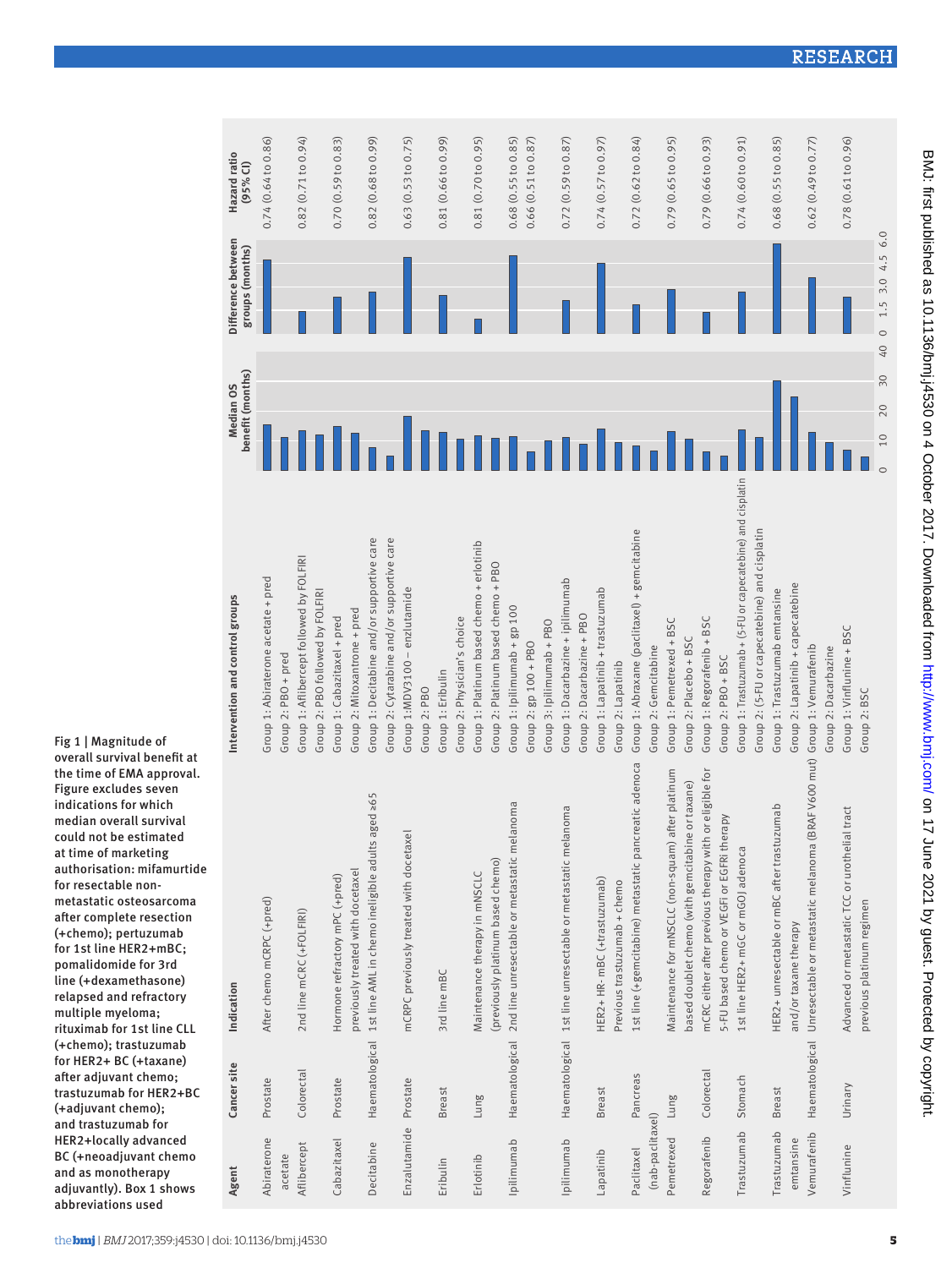## Box 1: Abbreviations used in tables and figures

5FU=5 fluorouracil; adenoca=adenocarcinoma; AI=aromatase inhibitor; ALCL=anaplastic large cell lymphoma; ALK=anaplastic lymphoma kinase; ALL=acute lymphoblastic leukaemia; AML=acute myeloid leukaemia; AP=accelerated phase; ASCT=autologous stem cell transplant; BC=breast cancer; BCC=basal cell carcinoma; BP=blast phase; chemo: BCS=best supportive care; chemo=chemotherapy; CLL=chronic lymphocytic leukaemia; CML=chronic myelogenous leukaemia; CP=chronic phase; EFGR=epidermal growth factor receptor; EGFRi=epidermal growth factor receptor inhibitor; FOLFIRI: irinotecan/5 fluorouracil/folinic acid; FOLFOX: oxaliplatin/5 fluorouracil/folinic acid; GC=gastric cancer; GIST=gastrointestinal stromal tumours; HL=Hodgkin lymphoma; HR=hormone receptor; mBC=metastatic breast cancer; MCL=mantle cell lymphoma; mCRC=metastatic colorectal cancer; mCRPC=metastatic castration resistant prostate cancer; mGC=metastatic gastric cancer; mGOJ=metastatic gastric or esophageal junction; mNSCLC=metastatic non-small cell lung cancer; mPC=metastatic prostate cancer; mut=mutation; non-squam=non-squamous; PBO=placebo; NHL=non-Hodgkin lymphoma; NR=not reported; PC=prostate cancer; Ph+=Philadelphia chromosome positive; PLD=pegylated liposomal doxorubicin; PNET=pancreatic neuroendocrine tumours; pred=prednisone or prednisolone; RCC=renal cell carcinoma; SCT=stem cell transplantation; squam=squamous; STS=soft tissue sarcoma; TC=thyroid cancer; TCC=transitional cell carcinoma; TKI=tyrosine kinase inhibitor; VEGFi=vascular endothelial growth factor inhibitor; WT=wild-type

There was a significant improvement in quality of life over the control arm in only seven of the 68 (10%) authorised drug indications. Five of these were drug indications for which there was no survival gain at the time of market authorisation, giving a total of 29 of 68 (43%) that did show improvements in either quantity or quality of life at time of market entry.

The remaining 39 (57%) drugs had shown no improvement in survival or quality of life over active treatment, placebo, or as add on treatment. Eleven were evaluated against an active comparator, and 10 of these had comparable efficacy with respect to survival, although in most cases survival data were immature. Twenty were evaluated against placebo or as add on treatment and showed no gains in survival or quality of life. Eight were approved on the basis of a single arm trial.



Fig 2 | Availability of benefits on overall survival and quality of life of cancer drugs approved 2009-13. Box 1 shows abbreviations used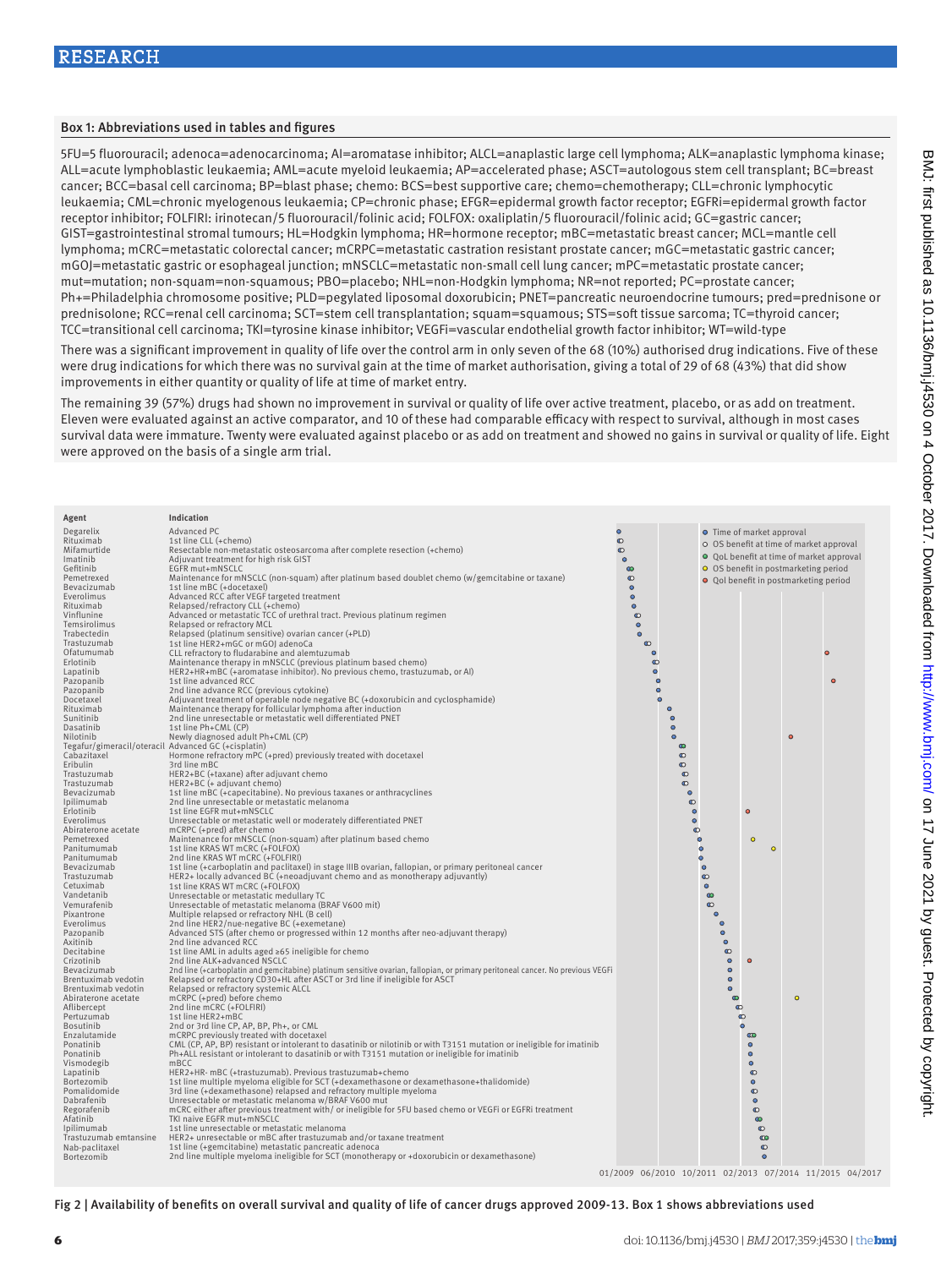## Box 2: Cancer drugs associated with benefit on health related quality of life (HRQoL)

#### Reported at time of market approval

- Afatinib <sup>v</sup> pemetrexed/cisplatin (for the treatment of TKI-naive, EGFR mutation +ve, non-small cell lung cancer) significantly delayed the time to deterioration for cough and dyspnoea but not time to deterioration of pain. HRQoL was evaluated against prespecified components of the European Organisation for Research and Treatment of Cancer quality of life questionnaire C30 (EORTC QLQ-C30) questionnaire and lung cancer module QLQ-LC13. The study was open label<sup>43</sup>
- Gefitnib (for the treatment of metastatic non-small cell lung cancer) showed significant benefits on quality of life compared with carboplatin plus paclitaxel, and with docetaxel on some measures, but not compared with placebo. HRQoL was assessed with the functional assessment of cancer therapy-lung (FACT-L), and trial outcome index (TOI), and symptom improvement by the lung cancer subscale (LCS). The active comparator trials were open label. The trial v placebo was double blind<sup>44</sup>
- Tegafur, gimeracil, oteracil (S-1) (in combination with cisplatin for the treatment of advanced gastric cancer) showed a significant improvement over cisplatin/5-fluorouracil for only one of the subscales (physical wellbeing) of the functional assessment of cancer therapy-gastric (FACT-Ga) HRQOL instrument. The study was open label<sup>45</sup>
- Vandetanib <sup>v</sup> placebo (for the treatment of metastatic medullary thyroid cancer) significantly improved "time to worsening of pain" (a composite endpoint based on patient reported analgesic use and responses to the brief pain inventory) but did not show a significant improvement for the functional assessment of cancer therapy-general (FACT-G) score. The study was double blind<sup>46</sup>

#### Reported in the postmarketing period

- Crizotinib (for second line treatment of ALK mutation +ve advanced non-small cell lung cancer) showed significant improvements compared with pemetrexed across a range of HRQoL measures, including a significantly greater delay in time to worsening of symptoms. HRQoL was assessed with the European Organisation for Research and Treatment of Cancer quality of life questionnaire C30 (EORTC QLQ-C30) and the lung cancer module QLQ-LC13. The study was open label<sup>47</sup>
- Erlotinib (for first line treatment of EGFR mutation +ve metastatic non-small cell lung cancer) showed clinically relevant and significant improvements compared with gemcitabine/carboplatin in total functional assessment of cancer therapy-lung (FACT-L), trial outcome index (TOI), and lung cancer subscale (LCS) scores. The study was open label<sup>48</sup>
- Nilotinib vimatinib (for patients with newly diagnosed Ph+ chronic myeloid leukaemia) reported a significant quality of life improvement with respect to some categories of low grade adverse events. HRQoL was assessed with generic SF-36 and leukaemia specific functional assessment of cancer therapy-leukaemia (FACT-Leu) surveys. The study was open label $42$
- Ofatumumab (in patients with chronic lymphocytic leukaemia refractory to fludarabine and alemtuzumab) showed significant improvements <sup>v</sup> "physician's choice" with respect to fatigue but not side effects of treatment or effects of disease. HRQoL was evaluated according to three prespecified domains of the European Organisation for Research and Treatment of Cancer Quality of Life Questionnaire C30 (EORTC-C30) and the chronic lymphocytic leukaemia module QLQ-CLL16 (fatigue, side effects of treatment, and effects of disease). The study was open label<sup>49</sup>
- Pazopanib (for first line treatment of advanced renal cell carcinoma) significantly improved HRQoL compared with sunitinib with respect to 11 of 14 HRQoL domains. HRQoL was assessed with the functional assessment of chronic illness therapy-fatigue (FACIT-F) questionnaire, the National Comprehensive Cancer Network/functional assessment of cancer therapy-kidney symptom index 19 (NCCN-FACT FKSI-19), and the cancer therapy satisfaction questionnaire. The study was open label<sup>50</sup>

of 20 (40%) for use in the non-curative setting and all three treatments with curative intent.

#### Results summary

Among 68 cancer drug indications approved by the EMA in the period 2009-13, and with a median of 5.4 years' follow-up, only 35 (51%) were associated with a significant improvement in survival (26/35) or quality of life (9/35) over existing treatment options, placebo, or as add on treatment. Only two of the 26 drugs shown to extend life also showed benefits on quality of life, and 33 (49%) had not shown any improvement on survival or quality of life (fig 2). Of the 23 drugs with a survival benefit that could be scored with the validated ESMO-MCBS tool, only 11 (48%) were judged to offer a clinically meaningful benefit.

#### **Discussion**

## Summary of findings

This systematic evaluation of oncology drug approvals by the EMA in 2009-13 shows that most of the drugs (39/68, 57%) entered the market without evidence of improved survival or quality of life. At a minimum 3.3 years after market entry, there was still no conclusive

evidence that 33 of these 39 cancer drugs either extended or improved life. Our findings suggest it is extremely rare for new studies or follow-up analyses of pivotal trials in the postmarketing period to report results confirming that new cancer drugs have a positive impact on the two most important outcomes for patients—survival and quality of life. When survival gains over existing treatment options or placebo were shown, they were often marginal and judged to be clinically meaningful in less than half (11/23, 48%) of all cases.

What are potential reasons for the paucity of drug approvals with demonstrable survival advantages over existing treatments? Firstly, only 18 (26%) indications for use in our cohort were supported by trials in which extension of life was the primary outcome, and trials that evaluated survival as a secondary endpoint might not have been powered to detect differences between groups with and without the experimental treatment. Secondly, crossover from control to experimental arm after disease progression (or to similar drugs after the study) is a commonly cited reason for the lack of survival benefits in clinical trials of oncology products.38 It should be noted, however, that for some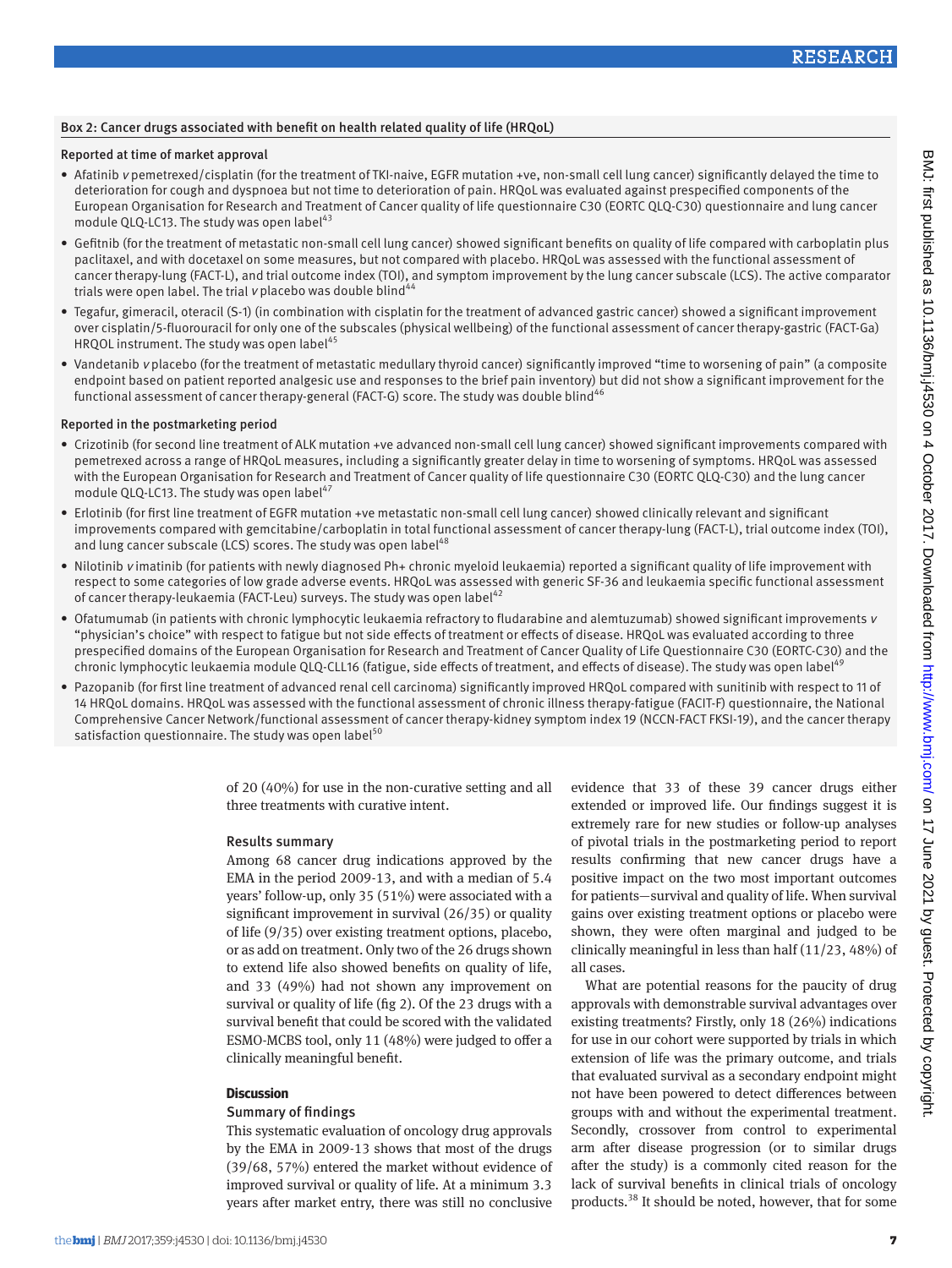| Study                           | Drug           | <b>Site</b>   | Indication                                                                                                            | Trial                                                                                                                                           | Overall<br>survival<br>gain* | HR(CI)                    | QoL/<br>toxicityt | <b>ESMO</b><br>score‡ |
|---------------------------------|----------------|---------------|-----------------------------------------------------------------------------------------------------------------------|-------------------------------------------------------------------------------------------------------------------------------------------------|------------------------------|---------------------------|-------------------|-----------------------|
| Fizazi (2012) <sup>51</sup>     | Abiraterone    | Prostate      | mCRPC (+pred) after                                                                                                   | COU-AA-301 (pred-                                                                                                                               | 4.6                          | $0.74$ $(0.64$ to $0.86)$ | Yes               | 4                     |
| Ryan (2015) <sup>52</sup>       | Abiraterone    | Prostate      | chemo<br>mCRPC (+pred) before<br>chemo                                                                                | nisone±abiraterone)<br>COU-AA-302 (abi-<br>raterone+prednisone<br>or prednisolone v<br>placebo+prednisone or<br>prednisolone)                   | 4.4                          | 0.81 (0.70 to 0.93)       | Yes               | 4                     |
| Van Cutsem (2012) <sup>53</sup> | Aflibercept    | Bowel         | 2nd line mCRC (+FOL-<br>FIRI)                                                                                         | VELOUR (aflibercept,<br>then FOFIRI v placebo,<br>then FOLFIRI)                                                                                 | 1.44                         | 0.817 (0.713 to 0.937)    | No                | $\mathbf{1}$          |
| De Bono (2010) <sup>54</sup>    | Cabazitaxel    | Prostate      | Hormone refractory<br>mPC (+pred) previously<br>treated with docetaxel                                                | TROPIC (cabazitax-<br>el+prednisone or<br>prednisolone v mitox-<br>antrone+prednisone or<br>prednisolone)                                       | 2.4                          | 0.70 (0.59 to 0.83)       | No                | $\overline{2}$        |
| Cortes (2011) <sup>55</sup>     | Eribulin       | <b>Breast</b> | 3rd line mBC                                                                                                          | EMBRACE (eribulin v<br>physician's choice)                                                                                                      | 2.5                          | $0.81$ (0.66 to 0.99)     | No                | $\overline{2}$        |
| Cappuzzo (2010) <sup>56</sup>   | Erlotinib      | Lung          | Maintenance therapy in<br>mNSCLC (previous plat-<br>inum based chemo)                                                 | SATURN (erlotinib v<br>placebo)                                                                                                                 | $\mathbf{1}$                 | $0.81$ (0.70 to 0.95)     | No                | $\mathbf{1}$          |
| Scher (2012) <sup>57</sup>      | Enzalutamide   | Prostate      | mCRPC after docetaxel                                                                                                 | AFFIRM (enzalutamide v<br>placebo)                                                                                                              | 4.8                          | $0.63$ $(0.53$ to $0.75)$ | Yes               | $\overline{4}$        |
| Hodi (2010) <sup>58</sup>       | Ipilimumab     | Skin          | 2nd line unresectable<br>or metastatic mela-<br>noma                                                                  | MDX010-20 (ipilimum-<br>ab v vaccine alone)                                                                                                     | 3.7                          | $0.66$ $(0.51$ to $0.87)$ | No                | 4                     |
| Robert (2011) <sup>59</sup>     | Ipilimumab     | Skin          | 1st line unresectable or<br>metastatic melanoma                                                                       | CA184-024 (dacarba-<br>zine±ipilimumab)                                                                                                         | 2.1                          | $0.72$ (0.59 to 0.87)     | No                | $\overline{2}$        |
| Blackwell (2012) <sup>60</sup>  | Lapatinib      | <b>Breast</b> | HER2+ HR- $mBC (+$<br>trastuzumab). Previous<br>trastuzumab + chemo                                                   | EGF104900 (lapatin-<br>ib±trastuzumab)                                                                                                          | 4.5                          | $0.74$ $(0.57$ to $0.97)$ | No                | 4                     |
| Meyers (2008) <sup>61</sup>     | Mifamurtide    | Osteosarcoma  | Resectable, non-meta-<br>static osteosarcoma af-<br>ter complete resection<br>$(+$ chemo)                             | INT-0133                                                                                                                                        | 6 years;<br>8%               | 0.71 (0.52 to 0.96)       | <b>NR</b>         | Α                     |
| Goldstein $(2015)^{62}$         | Nab-paclitaxel | Pancreatic    | 1st line (+ gemcit-<br>abine) metastatic<br>pancreatic adenoca                                                        | CA046 (gemcitabi-<br>ne±nab-paclitaxel)                                                                                                         | 2.1                          | $0.72$ (0.62 to 0.83)     | No                | $\overline{2}$        |
| Douillard $(2014)^{63}$         | Panitumumab    | Bowel         | 1st line KRAS WT mCRC<br>(+ FOLFOX)                                                                                   | PRIME (FOLFOX4±pani-<br>tumumab)                                                                                                                | 4.4                          | 0.83 (0.70 to 0.98)       | No                | 3                     |
| Ciuleanu $(2009)^{64}$          | Pemetrexed     | Lung          | Maintenance for<br>mNSCLC (non-squam)<br>after platinum based<br>doublet chemo (w/<br>gemcitabine or taxane)          | JMEN (pemetrexed+BSC<br>v placebo+BSC)                                                                                                          | 2.8                          | $0.79$ 0.65 to 0.95)      | No                | $\mathfrak{Z}$        |
| Paz-Ares (2013) <sup>65</sup>   | Pemetrexed     | Lung          | Maintenance for<br>mNSCLC (non-squam)<br>after platinum based<br>chemo                                                | PARAMOUNT (peme-<br>trexed+BSC v place-<br>bo+BSC)                                                                                              | 2.9                          | $0.78$ $(0.64$ to $0.96)$ | No                | 3                     |
| Swain (2015) <sup>66</sup>      | Pertuzumab     | <b>Breast</b> | 1st line HER2+ mBC                                                                                                    | CLEOPATRA (trastuzuma-<br>b+chemo±pertuzumab)                                                                                                   | 15.7                         | $0.68$ $(0.56$ to $0.84)$ | No                | 4                     |
| Grothey (2013) <sup>67</sup>    | Regorafenib    | Bowel         | mCRC either after pre-<br>vious treatment with/<br>or ineligible for 5FU-<br>based chemo or VEGFi<br>or EGFRi therapy | CORRECT (regorafenib v<br>placebo)                                                                                                              | 1.4                          | 0.77 (0.64 to 0.94)       | No                | $\mathbf{1}$          |
| Bang (2010) <sup>68</sup>       | Trastuzumab    | Stomach       | 1st line HER2+ mGC or<br>mGOJ adenoca                                                                                 | ToGA (5-FU or capecit-<br>abine+cisplatin±trastu-<br>zumab)                                                                                     | 2.7                          | $0.74$ (0.60 to 0.91)     | No                | 3                     |
| Perez (2014) <sup>69</sup>      | Trastuzumab    | <b>Breast</b> | HER2+ BC (+taxane)<br>after adjuvant chemo                                                                            | NASBP-31 and<br>NCCTG-N9831 (dox-<br>orubicin+cyclophos-<br>phamide, followed by<br>paclitaxel±trastuzumab)                                     | 10 years;<br>8.8%            | $0.63$ $(0.54$ to $0.73)$ | <b>NR</b>         | Α                     |
| Slamon (2011) <sup>70</sup>     | Trastuzumab    | <b>Breast</b> | HER2+ BC (+adjuvant<br>chemo)                                                                                         | BCIRG-006 (doxo-<br>rubicin+cyclophos-<br>phamide, followed<br>by trastuzumab v<br>doxorubicin+cyclophos-<br>phamide, followed by<br>docetaxel) | 5.4 years;<br>5%             | $0.63$ (NR)               | No                | $\,$ B                |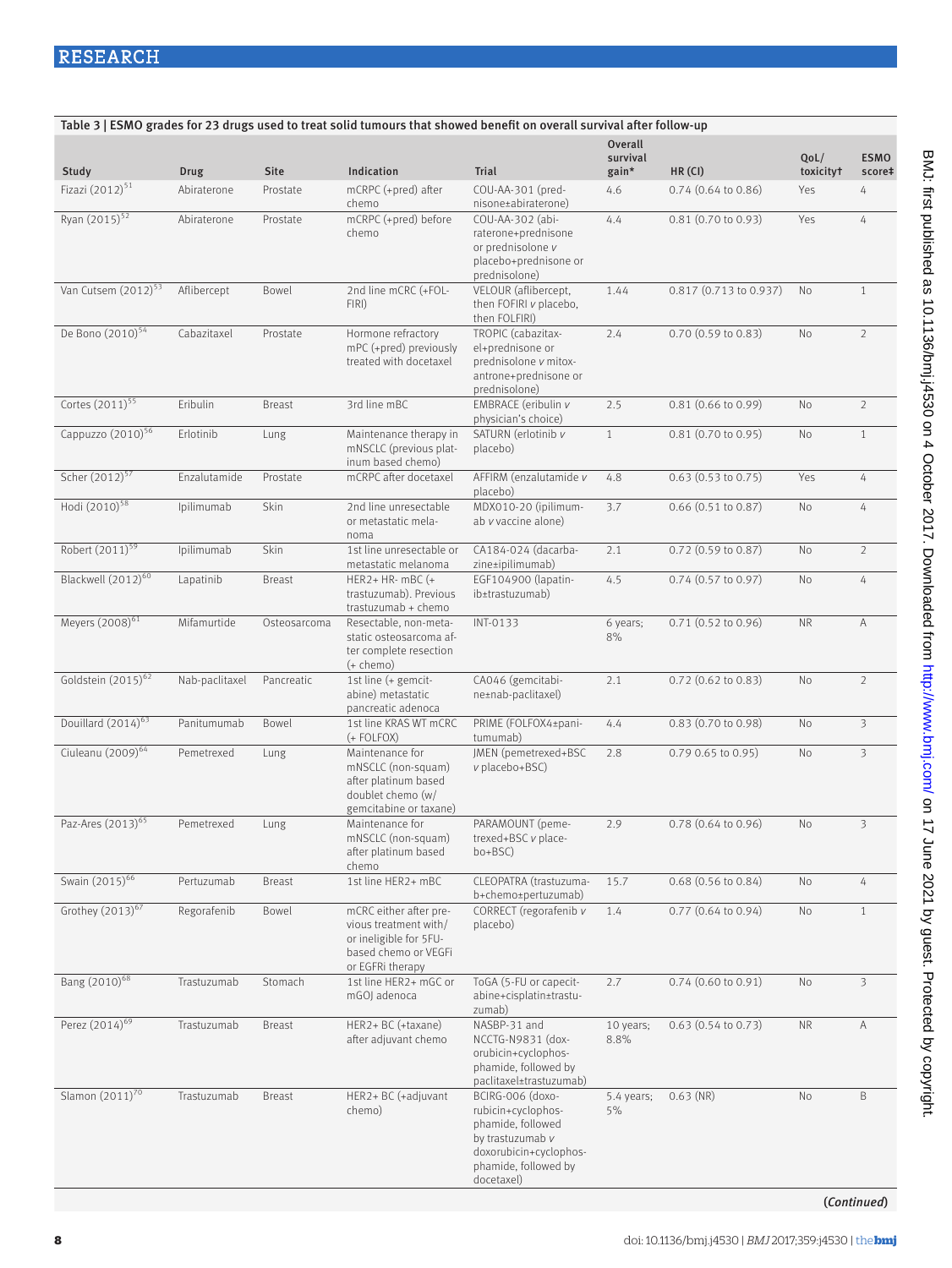| Table 3   ESMO grades for 23 drugs used to treat solid tumours that showed benefit on overall survival after follow-up (Continued) |  |
|------------------------------------------------------------------------------------------------------------------------------------|--|
|------------------------------------------------------------------------------------------------------------------------------------|--|

| Study                         | Drug                     | <b>Site</b>   | Indication                                                                         | <b>Trial</b>                                                    | Overall<br>survival<br>gain* | HR (CI)                   | QoL/<br>toxicityt | <b>ESMO</b><br>score‡ |
|-------------------------------|--------------------------|---------------|------------------------------------------------------------------------------------|-----------------------------------------------------------------|------------------------------|---------------------------|-------------------|-----------------------|
| Verma $(2012)^{71}$           | Trastuzumab<br>emtansine | <b>Breast</b> | HER2+ unresectable or<br>mBC after trastuzumab<br>and/or taxane                    | EMILIA (trastuzumab<br>emanstine v lapatinib+-<br>capecitabine) | 5.8                          | $0.68$ $(0.55$ to $0.85)$ | Yes               |                       |
| McArthur $(2014)^{72}$        | Vemurafenib              | <b>Skin</b>   | Unresectable or meta-<br>static melanoma (BRAF<br>V600 mut)                        | BRIM-3 (vemurafenib $v$<br>dacarbazine)                         | 3.9                          | $0.70$ $(0.57$ to $0.87)$ | <b>No</b>         | 4                     |
| Bellmunt (2009) <sup>73</sup> | Vinflunine               | Urinary       | Advanced or metastatic<br>TCC of urothelial tract.<br>Previous platinum<br>regimen | VFL-302 (vinflunine+B-<br>SC v BSC)                             | 2.6                          | $0.77$ $(0.61$ to $0.99)$ | <b>No</b>         |                       |

See box 1 for abbreviations.

\*Survival gain in months, or percent of patients surviving at x years.

†Yes=quality of life or improved toxicity reported; no=no quality of life gain or improvement in toxicity reported, or toxicity might be worse.

‡For drug indications with curative intent, grade of A or B indicates trial data show drug offers clinically meaningful benefit. For drug indications with non-curative intent, grade of 4 or 5 indicates trial data show drug offers clinically meaningful benefit. For drugs with non-curative intent, grade of 1, 2, or 3 indicates drug does not reach ESMO threshold for clinically meaningful benefit.

> indications for use in our cohort there were no survival gains even in the absence of crossover.<sup>75074-76</sup>

None of the pivotal studies supporting oncology drug approvals from 2009 to 2013 included quality of life as a primary outcome measure. This is perhaps unsurprising as the EMA does not require marketing authorisation holders to evaluate quality of life, even when drugs are intended for late line palliative care.<sup>77</sup> Of the 68 (54%) study indications, 37 were supported by a pivotal trial in which quality of life was evaluated as a secondary endpoint, and for only seven (10%) was there a significant improvement in quality of life at time of market entry. Neither the EPARs nor the published studies were consistent in reporting whether significant improvements for specific quality of life outcomes were also clinically relevant. These are particularly troubling findings as many of the drugs in our sample were approved to treat advanced metastatic disease, when the purpose of treatment is palliative that is, to improve quality of life—or to extend life while ensuring that any survival gains are not outweighed by a deterioration in quality of life from adverse events or other negative factors related to treatment.<sup>7879</sup>

A significant minority of drugs in our sample (8/68, 12%) were approved solely on the basis of a single arm study. Most of the indications supported by single arm studies (6/8) were granted orphan designation, and it is recognised that the conduct of randomised trials to investigate treatments for rare cancers can be challenging. Nevertheless, a review of FDA approvals indicates that randomised controlled trials are feasible even in rare cancers with an incidence of less than 1/100 000/year.<sup>80</sup>

#### Comparison with other studies

Apolone and colleagues<sup>27</sup> evaluated the evidence base for new cancer drugs approved by the EMA in the period 1995-2004. In that 10 year period the EMA authorised 14 anticancer drugs for 27 indications. An important difference between their earlier study and the present one is that the earlier cohort includes only drugs to treat solid tumours. Nevertheless, our findings indicate some improvements in the quality of the evidence base supporting new oncology drugs. For example, drug uses authorised in the study period 2009-13 were more likely to be supported by trials that included overall survival as a primary endpoint (26% <sup>v</sup> 8%), and by randomised trials (88%  $v$  66%). There has been a substantial increase in the number of approved treatments for solid tumours compared with the earlier period—an average of 12 a year for 2009-20 compared with three a year for 1995-2004.

In contrast with recent studies focusing on a subset of oncology drug approvals in Europe,  $3233$  we included all authorised oncology indications regardless of route of approval and systematically analysed survival and quality of life benefits. We also relied exclusively on evidence generated from randomised controlled trials. We did not therefore accept mathematical models considered by health technology assessment bodies such as the National Institute for Health and Care Excellence. $81$  There is continuing debate around the validity of simulation models that extrapolate findings from short term trials. $82 83$  Our analysis is the first to investigate whether drugs that did not show a survival benefit at the time of approval in Europe are subsequently shown to improve survival or quality of life in follow-up randomised controlled trials once drugs are on the market.

## Study limitations

There are several limitations to this study. Firstly, there were several cases in which results reported in the EPARs were ambiguous or incomplete. When difficulties in interpretation occurred, we ensured our determinations were consistent with the EMA's conclusions. Following this approach, we determined that significant survival benefits had been shown at time of market authorisation for vinflunine (in transitional cell carcinoma) and trastuzumab (in neoadjuvant breast cancer), despite uncertainty regarding the reported statistical analyses. When the EMA's opinions on specific questions were not clear or not available, we adopted a generous approach that favoured the drug. For example, we credited panitumumab with showing a survival benefit in the postmarketing period on the basis of an "exploratory" analysis.<sup>84</sup>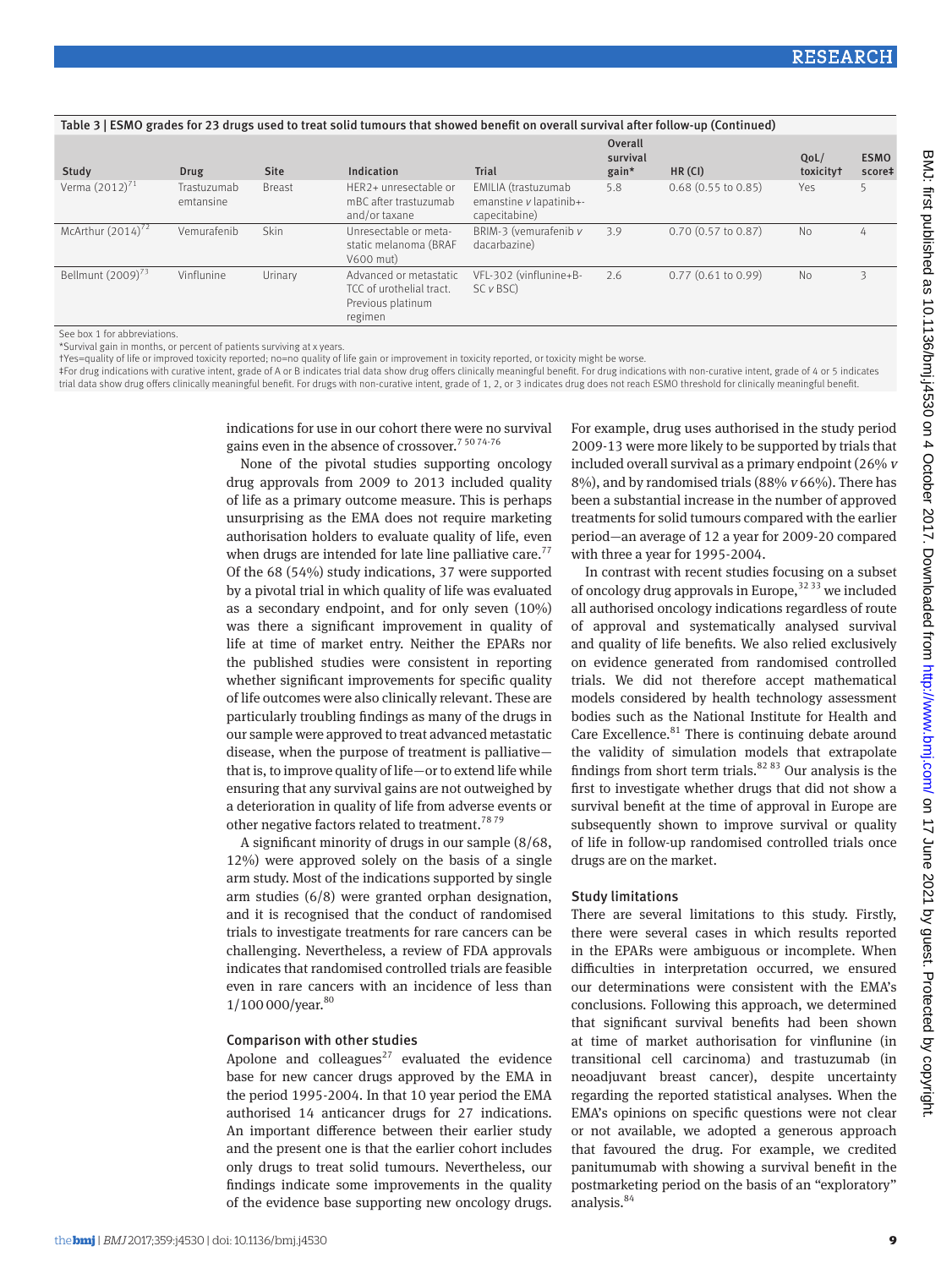There was also considerable variation in the reporting of quality of life endpoints in both the EPARs and the medical literature. Significant results might have been shown for isolated parameters or single subscales only, and it was not clear whether a net quality of life benefit had been shown. Nor was it consistently reported whether or not the magnitude of improvement was such that it would be considered clinically meaningful for patients. Consequently, we might have overestimated the proportion of drugs that offer benefits on survival or quality of life and the clinical meaningfulness of these. Our findings, however, are consistent with recent findings from the US.<sup>30 85</sup>

Secondly, we did not consider the appropriateness of clinical trial design, including whether a treatment administered in the control arm of a study was optimal or even informative. This is an important study limitation, which again means we might have overestimated the benefits offered by the drugs in our sample. For example, the control arm of the pivotal trial to support approval of ipilimumab for metastatic melanoma was an experimental treatment. Similarly, the pivotal trial to support lapatinib in combination with trastuzumab for patients with metastatic breast cancer used lapatinib monotherapy as the comparison—a treatment acknowledged in the EPAR to be "without established efficacy."<sup>86</sup> Although this trial design failed to isolate the effects of the test drug, the EMA nevertheless concluded that the reported benefit in survival was clinically relevant and could be attributed to the combination.

Thirdly, our ESMO ratings share the limitations of the published studies on which they are based. For example, the magnitude of clinical benefit shown in a particular trial could be inflated by the choice of an inappropriate comparator or treatment in the control arm that does not represent best standard of care.<sup>38</sup> Several maintenance therapy trials for metastatic non-small cell lung cancer, for example, have been criticised for flawed study designs that systematically result in substandard care in the control arms.<sup>87</sup> In the case of lapatinib combined with tratuzumab, the pivotal study was scored 4 on the basis of a 4.5 month survival gain over lapatinib monotherapy (with no established efficacy).

Fourthly, our findings do not reflect the totality of the evidence base for a specific authorised indication as we did not take account of studies with negative results for the same drug indication if they were not reported as pivotal studies in the EPAR, nor did we take account of the fact that studies with positive results for a particular indication could conflict with negative findings from other studies in the same indicated patient population.

## Implications for clinical practice and regulatory policy

Despite the EMA's statement that overall survival is the "most persuasive outcome" for studies investigating the clinical safety and efficacy of new oncology drugs and new uses of such drugs, European regulators commonly accept the use of surrogate measures of drug benefit as primary endpoints in pivotal trials for both conditional and regular pathways to market authorisation.<sup>11 88</sup> In addition, any demonstration of a statistically significant difference in survival between treatments, however small and regardless of whether such a difference is clinically meaningful to patients, has recently been accepted as the basis for approving new cancer drugs. $89$  To a large extent, regulatory evidence standards determine the clinical value of, and the quality of the evidence base for, new oncology drugs. Our study suggests these standards are failing to incentivise drug development that best meets the needs of patients, clinicians, and healthcare systems.15 17 19 21

Though surrogate endpoints are argued to have the advantage of allowing quicker drug development and patient access, it is questionable whether studies based on surrogate measures of efficacy provide optimal, or even meaningful, information for patients and clinicians. $24$  Moreover, our analysis raises the possibility that regulatory and current research practices have created a situation in which critical information about the outcomes that matter most to patients might never be generated once oncology drugs are approved for widespread use. The limited availability of studies showing either benefits to overall survival or quality of life in the postmarketing period underscores the importance of requiring robust evidence of clinical benefit at the time of marketing authorisation.<sup>90-92</sup>

The EMA and other drug regulatory agencies should reconsider when, and to what extent, it is appropriate to approve new cancer drugs on the basis of surrogate endpoints. Furthermore, when gains in survival and quality of life are shown, these gains should be meaningful to patients and clinicians.

## Conclusion

Among 68 cancer drug indications approved by the EMA in the period 2009-13, and with a median of 5.4 years' follow-up, only 35 (51%) were associated with significant improvement in survival or quality of life over alternative treatment options, placebo, or as add on treatment. For 33 (49%), uncertainty remains over whether the drugs extend survival or improve quality of life. Of the 23 drugs with a survival benefit that could be scored with the validated ESMO-MCBS tool, only 11 (48%) were judged to offer a clinically meaningful benefit.

Most new oncology drugs authorised by the EMA in 2009-13 came onto the market without clear evidence that they improved the quality or quantity of patients' lives, and, when survival gains over available treatment alternatives were shown, they were not always clinically meaningful. Little new information to guide patients, their treating clinicians, or decisions about whether or not to pay for treatments was generated in the postmarketing period. This situation has negative implications for patients and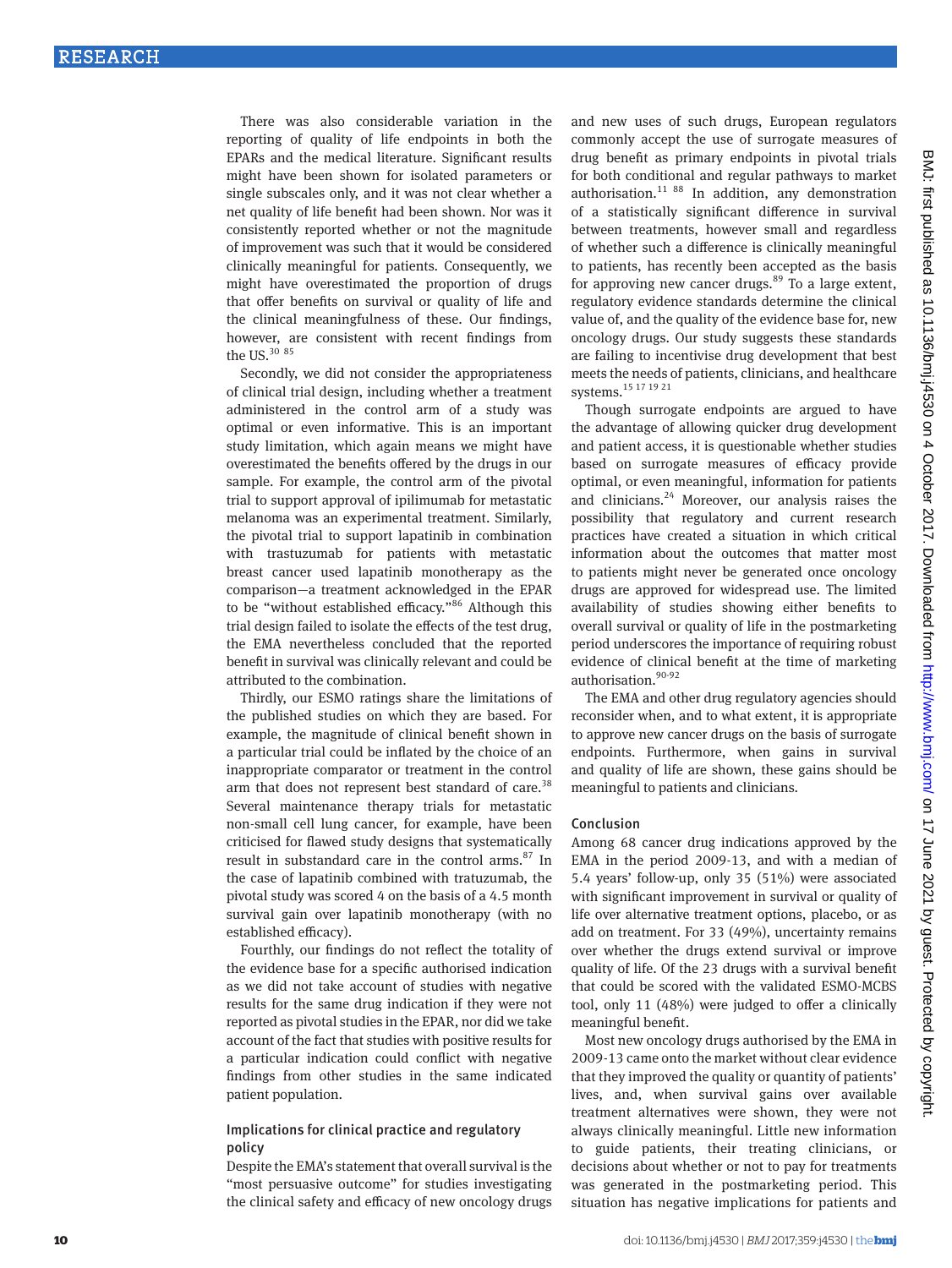public health.<sup>19 93</sup> When expensive drugs that lack clinically meaningful benefits are approved and paid for within publicly funded healthcare systems, individual patients can be harmed, important societal resources wasted, and the delivery of equitable and affordable care undermined.

Contributors: CD conceived the study and acquired funding. CD, HN, and AA designed the study. EP, AP, and EG undertook data extraction and some analysis. CD undertook the primary analysis with input from HN and AA. CD drafted the first manuscript, with HN and AA contributing to subsequent iterations. All authors provided critical input on the manuscript and approved the final version for publication. CD is guarantor.

Funding: This study was supported by project funding from Health Action International. The study funder did not have any role in the study design; the collection, analysis, and interpretation of data; the writing of the report; or the decision to submit the article for publication. CD is a member of Health Action International Europe Members Association. EP is a member of Health Projects for Latvia, which is affiliated to Health Action International, and a board member of the Health Action International Europe Association. All authors had full access to all of the data in the study and can take responsibility for the integrity of the data and the accuracy of the data analysis.

Competing interests: All authors have completed the ICMJE uniform disclosure at www.icmje.org/coi\_disclosure.pdf and declare: EG, AP, and EP were supported by project funding from Health Action International; no financial relationships with any organisations that might have an interest in the submitted work in the previous three years; no other relationships or activities that could appear to have influenced the submitted work.

#### Ethical approval: Not required.

Data sharing: No additional data available.

Transparency: The lead author affirms that this manuscript is an honest, accurate and transparent account of the study being reported; that no important aspects of the study have been omitted; and that any discrepancies from the study as planned have been explained.

This is an Open Access article distributed in accordance with the Creative Commons Attribution Non Commercial (CC BY-NC 4.0) license, which permits others to distribute, remix, adapt, build upon this work non-commercially, and license their derivative works on different terms, provided the original work is properly cited and the use is noncommercial. See: http://creativecommons.org/licenses/by-nc/4.0/

- 1 Peppercorn JM, Smith TJ, Helft PR, et al. American Society of Clinical Oncology. American society of clinical oncology statement: toward individualized care for patients with advanced cancer. *J Clin Oncol* 2011;29:755-60. doi:10.1200/JCO.2010.33.1744
- 2 Tannock IF, Amir E, Booth CM, et al. Relevance of randomised controlled trials in oncology. *Lancet Oncol* 2016;17:e560-7. doi:10.1016/S1470-2045(16)30572-1.
- 3 Wilson MK, Collyar D, Chingos DT, et al. Outcomes and endpoints in cancer trials: bridging the divide. *Lancet Oncol* 2015;16:e43-52. doi:10.1016/S1470-2045(14)70380-8
- 4 Amir E, Seruga B, Kwong R, Tannock IF, Ocaña A. Poor correlation between progression-free and overall survival in modern clinical trials: are composite endpoints the answer? *Eur J Cancer* 2012;48:385-8. doi:10.1016/j.ejca.2011.10.028
- 5 Blumenthal GM, Karuri SW, Zhang H, et al. Overall response rate, progression-free survival, and overall survival with targeted and standard therapies in advanced non-small-cell lung cancer: US Food and Drug Administration trial-level and patient-level analyses. *J Clin Oncol* 2015;33:1008-14. doi:10.1200/JCO.2014.59.0489
- 6 Booth CM, Eisenhauer EA. Progression-free survival: meaningful or simply measurable? *J Clin Oncol* 2012;30:1030-3. doi:10.1200/ JCO.2011.38.7571
- Piccart M, Hortobagyi GN, Campone M, et al. Everolimus plus exemestane for hormone-receptor-positive, human epidermal growth factor receptor-2-negative advanced breast cancer: overall survival results from BOLERO-2. *Ann Oncol* 2014;25:2357-62. doi:10.1093/ annonc/mdu456
- 8 Prasad V, Kim C, Burotto M, Vandross A. The Strength of Association Between Surrogate End Points and Survival in Oncology: A Systematic Review of Trial-Level Meta-analyses. *JAMA Intern Med* 2015;175:1389-98. doi:10.1001/jamainternmed.2015.2829
- 9 Saad ED, Katz A, Buyse M. Overall survival and post-progression survival in advanced breast cancer: a review of recent randomized clinical trials. *J Clin Oncol* 2010;28:1958-62. doi:10.1200/ JCO.2009.25.5414
- 10 Wilkerson J, Fojo T. Progression-free survival is simply a measure of a drug's effect while administered and is not a surrogate for overall survival. *Cancer J* 2009;15:379-85. doi:10.1097/ PPO.0b013e3181bef8cd
- 11 US Department of Health and Human Service, FDA, CDER, CBER. Guidance for Industry: Clinical Trial Endpoints for the Approval of Cancer Drugs and Biologics. 2007. https://www.fda.gov/downloads/ Drugs/Guidances/ucm071590.pdf
- 12 Miller K, Wang M, Gralow J, et al. Paclitaxel plus bevacizumab versus paclitaxel alone for metastatic breast cancer. *N Engl J Med* 2007;357:2666-76. doi:10.1056/NEJMoa072113
- 13 Gutman SI, Piper M, Grant MD, et al. Progression-Free Survival: What Does It Mean for Psychological Well-Being or Quality of Life? Rockville (MD), 2013.
- 14 Ciani O, Davis S, Tappenden P, et al. Validation of surrogate endpoints in advanced solid tumors: systematic review of statistical methods, results, and implications for policy makers. *Int J Technol Assess Health Care* 2014;30:312-24. doi:10.1017/ S0266462314000300
- 15 Davis C. Drugs, cancer and end-of-life care: a case study of pharmaceuticalization? *Soc Sci Med* 2015;131:207-14. doi:10.1016/j.socscimed.2014.12.007
- 16 Fojo T, Grady C. How much is life worth: cetuximab, non-small cell lung cancer, and the \$440 billion question. *J Natl Cancer Inst* 2009;101:1044-8. doi:10.1093/jnci/djp177
- 17 Ocana A, Tannock IF. When are "positive" clinical trials in oncology truly positive?*J Natl Cancer Inst* 2011;103:16-20. doi:10.1093/jnci/  $diag63$
- 18 Saltz LB. Progress in cancer care: the hope, the hype, and the gap between reality and perception. *J Clin Oncol* 2008;26:5020-1. doi:10.1200/JCO.2008.17.6198
- 19 Aggarwal A, Fojo T, Chamberlain C, Davis C, Sullivan R. Do patient access schemes for high-cost cancer drugs deliver value to society? lessons from the NHS Cancer Drugs Fund. *Ann Oncol* 2017;28:1738- 50. doi:10.1093/annonc/mdx110
- 20 Booth CM, Cescon DW, Wang L, Tannock IF, Krzyzanowska MK. Evolution of the randomized controlled trial in oncology over three decades. *J Clin Oncol* 2008;26:5458-64. doi:10.1200/ JCO.2008.16.5456
- 21 Fojo T, Mailankody S, Lo A. Unintended consequences of expensive cancer therapeutics—the pursuit of marginal indications and a metoo mentality that stifles innovation and creativity: the John Conley Lecture. *JAMA Otolaryngol Head Neck Surg* 2014;140:1225-36. doi:10.1001/jamaoto.2014.1570
- 22 Kantarjian HM, Fojo T, Mathisen M, Zwelling LA. Cancer drugs in the United States: Justum Pretium--the just price. *J Clin Oncol* 2013;31:3600-4. doi:10.1200/JCO.2013.49.1845
- 23 Light DW, Lexchin J. Why do cancer drugs get such an easy ride? *BMJ* 2015;350:h2068. doi:10.1136/bmj.h2068
- 24 Booth CM, Del Paggio JC. Approvals in 2016: questioning the clinical benefit of anticancer therapies. *Nat Rev Clin Oncol* 2017;14:135-6. doi:10.1038/nrclinonc.2017.18
- 25 Dangoor A, Joffe J, Januszewski A, Mansi J, Cunningham D, Selby P. 17 other authors and members of the Association of Cancer Physicians, UK. The Association of Cancer Physicians responds to "Cancer drugs, survival, and ethics". *BMJ* 2016;355:i6487. https://doi.org/10.1136/bmj.i5792. doi:10.1136/bmj.i6487
- 26 Naci H, Cylus J, Vandoros S, Sato A, Perampaladas K. Raising the bar for market authorisation of new drugs. *BMJ* 2012;345:e4261. doi:10.1136/bmj.e4261
- Apolone G, Joppi R, Bertele' V, Garattini S. Ten years of marketing approvals of anticancer drugs in Europe: regulatory policy and guidance documents need to find a balance between different pressures. *Br J Cancer* 2005;93:504-9. doi:10.1038/sj.bjc. 6602750
- 28 Garattini S, Bertele V. Efficacy, safety, and cost of new anticancer drugs. *BMJ* 2002;325:269-71. doi:10.1136/bmj.325.7358.269
- 29 Pignatti F, Aronsson B, Vamvakas S, et al. Clinical trials for registration in the European Union: the EMEA 5-year experience in oncology. *Crit Rev Oncol Hematol* 2002;42:123-35. doi:10.1016/S1040- 8428(02)00009-4
- 30 Kim C, Prasad V. Cancer Drugs Approved on the Basis of a Surrogate End Point and Subsequent Overall Survival: An Analysis of 5 Years of US Food and Drug Administration Approvals. *JAMA Intern Med* 2015;175:1992-4. doi:10.1001/ jamainternmed.2015.5868
- 31 Hatswell AJ, Baio G, Berlin JA, Irs A, Freemantle N. Regulatory approval of pharmaceuticals without a randomised controlled study: analysis of EMA and FDA approvals 1999-2014. *BMJ Open* 2016;6:e011666. doi:10.1136/bmjopen-2016-011666
- Hoekman J, Boon WP, Bouvy JC, Ebbers HC, de Jong JP, De Bruin ML. Use of the conditional marketing authorization pathway for oncology medicines in Europe. *Clin Pharmacol Ther* 2015;98:534-41. doi:10.1002/cpt.174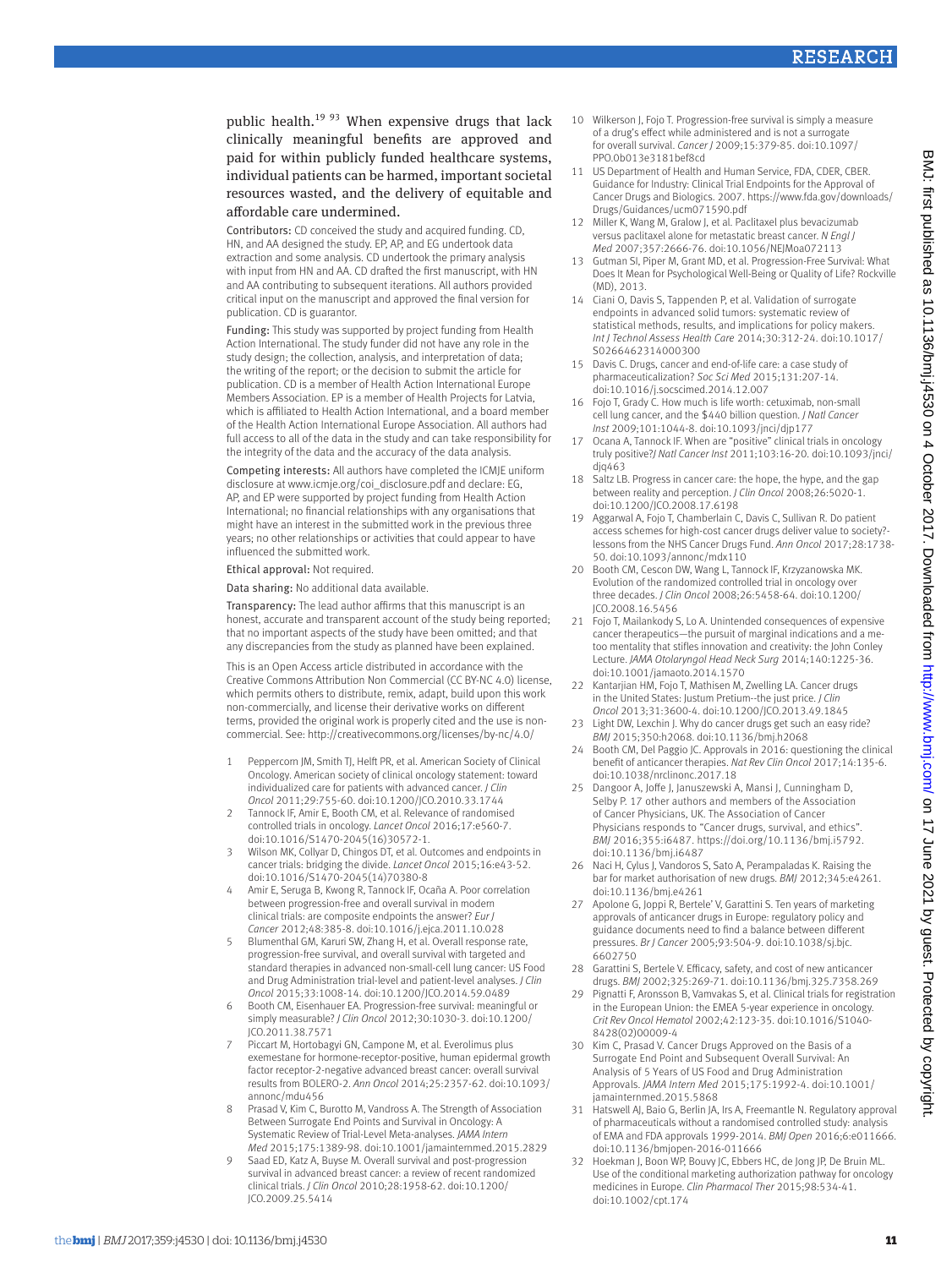- 33 Martinalbo J, Bowen D, Camarero J, et al. Early market access of cancer drugs in the EU. *Ann Oncol* 2016;27:96-105. doi:10.1093/ annonc/mdv506
- 34 Tafuri G, Stolk P, Trotta F, et al. How do the EMA and FDA decide which anticancer drugs make it to the market? A comparative qualitative study on decision makers' views. *Ann Oncol* 2014;25:265-9. doi:10.1093/annonc/mdt512
- Trotta F, Leufkens HG, Schellens JH, Laing R, Tafuri G. Evaluation of oncology drugs at the European Medicines Agency and US Food and Drug Administration: when differences have an impact on clinical practice. *J Clin Oncol* 2011;29:2266-72. doi:10.1200/ JCO.2010.34.1248
- 36 Official Journal of the European Union. Commission Regulation (EC) No. 507/2006, of 29 March 2006 on the conditional marketing authorisation for medicinal products for human use falling within the scope of Regulation (EC) No 726/2004 of the European Parliament and of the Council, 2006.
- 37 Higgins JPT Green S. Cochrane Handbook for Systematic Reviews of Interventions Version 5.1.0 (updated March 2011). Cochrane Collaboration, 2011. 2011
- 38 Cherny NI, Sullivan R, Dafni U, et al. A standardised, generic, validated approach to stratify the magnitude of clinical benefit that can be anticipated from anti-cancer therapies: the European Society for Medical Oncology Magnitude of Clinical Benefit Scale (ESMO-MCBS). *Ann Oncol* 2015;26:1547-73. doi:10.1093/annonc/mdv249
- 39 ESMO. Magnitude of Clinical Benefit Scale. http://www.esmo.org/ Policy/Magnitude-of-Clinical-Benefit-Scale/Scale-Evaluation-Forms.
- 40 EMA. EMA/CHMP/815425/2010, 16 December 2010. 2010
- 41 Gianni L, Eiermann W, Semiglazov V, et al. Neoadjuvant and adjuvant trastuzumab in patients with HER2-positive locally advanced breast cancer (NOAH): follow-up of a randomised controlled superiority trial with a parallel HER2-negative cohort. *Lancet Oncol* 2014;15:640-7. doi:10.1016/S1470-2045(14)70080-4
- 42 Guérin A, Chen L, Ionescu-Ittu R, et al. Impact of low-grade adverse events on health-related quality of life in adult patients receiving imatinib or nilotinib for newly diagnosed Philadelphia chromosome positive chronic myelogenous leukemia in chronic phase. *Curr Med Res Opin* 2014;30:2317-28. doi:10.1185/03007995.2014.944973
- 43 EMA. EMEA/H/C/002280. http://www.ema.europa.eu/docs/ en\_GB/document\_library/EPAR\_-\_Public\_assessment\_report/ human/002280/WC500152394.pdf.
- 44 EMA. EMEA/H/C/001016. http://www.ema.europa.eu/docs/ en\_GB/document\_library/EPAR\_-\_Public\_assessment\_report/ human/001016/WC500036361.pdf.
- 45 EMA. EMEA/H/C/0001242. http://www.ema.europa.eu/docs/ en\_GB/document\_library/EPAR\_-\_Public\_assessment\_report/ human/001242/WC500104417.pdf.
- 46 EMA. EMEA/H/C/002315/0000. http://www.ema.europa.eu/docs/ en\_GB/document\_library/EPAR\_-\_Public\_assessment\_report/ human/002315/WC500123603.pdf.
- 47 Shaw AT, Kim DW, Nakagawa K, et al. Crizotinib versus chemotherapy in advanced ALK-positive lung cancer. *N Engl J Med* 2013;368:2385- 94. doi:10.1056/NEJMoa1214886
- 48 Chen G, Feng J, Zhou C, et al. Quality of life (QoL) analyses from OPTIMAL (CTONG-0802), a phase III, randomised, open-label study of first-line erlotinib versus chemotherapy in patients with advanced EGFR mutation-positive non-small-cell lung cancer (NSCLC). *Ann Oncol* 2013;24:1615-22. doi:10.1093/annonc/mdt012
- 49 Österborg A, Udvardy M, Zaritskey A, et al. Phase III, randomized study of ofatumumab versus physicians' choice of therapy and standard versus extended-length ofatumumab in patients with bulky fludarabine-refractory chronic lymphocytic leukemia. *Leuk Lymphoma* 2016;57:2037-46. doi:10.3109/10428194.2015. 1122783
- 50 Motzer RJ, Hutson TE, Cella D, et al. Pazopanib versus sunitinib in metastatic renal-cell carcinoma. *N Engl J Med* 2013;369:722-31. doi:10.1056/NEJMoa1303989
- 51 Fizazi K, Scher HI, Molina A. COU-AA-301 Investigators. Abiraterone acetate for treatment of metastatic castration-resistant prostate cancer: final overall survival analysis of the COU-AA-301 randomised, double-blind, placebo-controlled phase 3 study. *Lancet Oncol* 2012;13:983-92. doi:10.1016/S1470-2045(12)70379-0
- 52 Ryan CJ, Smith MR, Fizazi K, et al. COU-AA-302 Investigators. Abiraterone acetate plus prednisone versus placebo plus prednisone in chemotherapy-naive men with metastatic castrationresistant prostate cancer (COU-AA-302): final overall survival analysis of a randomised, double-blind, placebo-controlled phase 3 study. *Lancet Oncol* 2015;16:152-60. doi:10.1016/S1470- 2045(14)71205-7
- Van Cutsem E, Tabernero J, Lakomy R, et al. Addition of aflibercept to fluorouracil, leucovorin, and irinotecan improves survival in a phase III randomized trial in patients with metastatic colorectal cancer previously treated with an oxaliplatin-based regimen. *J Clin Oncol* 2012;30:3499-506. doi:10.1200/ JCO.2012.42.8201
- 54 de Bono JS, Oudard S, Ozguroglu M, et al. TROPIC Investigators. Prednisone plus cabazitaxel or mitoxantrone for metastatic castrationresistant prostate cancer progressing after docetaxel treatment: a randomised open-label trial. *Lancet* 2010;376:1147-54. doi:10.1016/ S0140-6736(10)61389-X
- 55 Cortes J, O'Shaughnessy J, Loesch D, et al. EMBRACE (Eisai Metastatic Breast Cancer Study Assessing Physician's Choice Versus E7389) investigators. Eribulin monotherapy versus treatment of physician's choice in patients with metastatic breast cancer (EMBRACE): a phase 3 open-label randomised study. *Lancet* 2011;377:914-23. doi:10.1016/S0140-6736(11)60070-6
- 56 Cappuzzo F, Ciuleanu T, Stelmakh L, et al. SATURN investigators. Erlotinib as maintenance treatment in advanced non-small-cell lung cancer: a multicentre, randomised, placebo-controlled phase 3 study. *Lancet Oncol* 2010;11:521-9. doi:10.1016/S1470-2045(10)70112-1
- Scher HI, Fizazi K, Saad F, et al. AFFIRM Investigators. Increased survival with enzalutamide in prostate cancer after chemotherapy. *N Engl J Med* 2012;367:1187-97. doi:10.1056/NEJMoa1207506
- 58 Hodi FS, O'Day SJ, McDermott DF, et al. Improved survival with ipilimumab in patients with metastatic melanoma. *N Engl J Med* 2010;363: 711-23. doi:10.1056/NEJMoa1003466
- 59 Robert C, Thomas L, Bondarenko I, et al. Ipilimumab plus dacarbazine for previously untreated metastatic melanoma. *N Engl J Med* 2011;364:2517-26. doi:10.1056/NEJMoa1104621
- 60 Blackwell KL, Burstein HJ, Storniolo AM, et al. Overall survival benefit with lapatinib in combination with trastuzumab for patients with human epidermal growth factor receptor 2-positive metastatic breast cancer: final results from the EGF104900 Study. *J Clin Oncol* 2012;30: 2585-92. doi:10.1200/JCO.2011.35.6725
- 61 Meyers PA, Schwartz CL, Krailo MD, et al. Children's Oncology Group. Osteosarcoma: the addition of muramyl tripeptide to chemotherapy improves overall survival--a report from the Children's Oncology Group. *J Clin Oncol* 2008;26:633-8. doi:10.1200/ JCO.2008.14.0095
- 62 Goldstein D, El-Maraghi RH, Hammel P, et al. nab-Paclitaxel plus gemcitabine for metastatic pancreatic cancer: long-term survival from a phase III trial. *J Natl Cancer Inst* 2015;107:dju413. doi:10.1093/ jnci/dju413
- 63 Douillard JY, Siena S, Cassidy J, et al. Final results from PRIME: randomized phase III study of panitumumab with FOLFOX4 for first-line treatment of metastatic colorectal cancer. *Ann Oncol* 2014;25:1346-55. doi:10.1093/annonc/mdu141
- 64 Ciuleanu T, Brodowicz T, Zielinski C, et al. Maintenance pemetrexed plus best supportive care versus placebo plus best supportive care for non-small-cell lung cancer: a randomised, double-blind, phase 3 study. *Lancet* 2009;374:1432-40. doi:10.1016/ S0140-6736(09)61497-5
- 65 Paz-Ares LG, de Marinis F, Dediu M, et al. PARAMOUNT: Final overall survival results of the phase III study of maintenance pemetrexed versus placebo immediately after induction treatment with pemetrexed plus cisplatin for advanced nonsquamous non-smallcell lung cancer. *J Clin Oncol* 2013;31:2895-902. doi:10.1200/ JCO.2012.47.1102
- Swain SM, Baselga J, Kim SB, et al. CLEOPATRA Study Group. Pertuzumab, trastuzumab, and docetaxel in HER2-positive metastatic breast cancer. *N Engl J Med* 2015;372:724-34. doi:10.1056/ NEJMoa1413513
- 67 Grothey A, Van Cutsem E, Sobrero A, et al. CORRECT Study Group. Regorafenib monotherapy for previously treated metastatic colorectal cancer (CORRECT): an international, multicentre, randomised, placebo-controlled, phase 3 trial. *Lancet* 2013;381:303-12. doi:10.1016/S0140-6736(12)61900-X
- 68 Bang YJ, Van Cutsem E, Feyereislova A, et al. ToGA Trial Investigators. Trastuzumab in combination with chemotherapy versus chemotherapy alone for treatment of HER2-positive advanced gastric or gastro-oesophageal junction cancer (ToGA): a phase 3, open-label, randomised controlled trial. *Lancet* 2010;376:687-97. doi:10.1016/ S0140-6736(10)61121-X
- 69 Perez EA, Romond EH, Suman VJ, et al. Trastuzumab plus adjuvant chemotherapy for human epidermal growth factor receptor 2-positive breast cancer: planned joint analysis of overall survival from NSABP B-31 and NCCTG N9831. *J Clin Oncol* 2014;32:3744-52. doi:10.1200/JCO.2014.55.5730
- 70 Slamon D, Eiermann W, Robert N, et al. Breast Cancer International Research Group. Adjuvant trastuzumab in HER2-positive breast cancer. *N Engl J Med* 2011;365:1273-83. doi:10.1056/ NEJMoa0910383
- 71 Verma S, Miles D, Gianni L, et al. EMILIA Study Group. Trastuzumab emtansine for HER2-positive advanced breast cancer. *N Engl J Med* 2012;367:1783-91. doi:10.1056/NEJMoa1209124
- 72 McArthur GA, Chapman PB, Robert C, et al. Safety and efficacy of vemurafenib in *BRAF(*V600E) and *BRAF(*V600K) mutation-positive melanoma (BRIM-3): extended follow-up of a phase 3, randomised, open-label study. *Lancet Oncol* 2014;15:323-32. doi:10.1016/ S1470-2045(14)70012-9